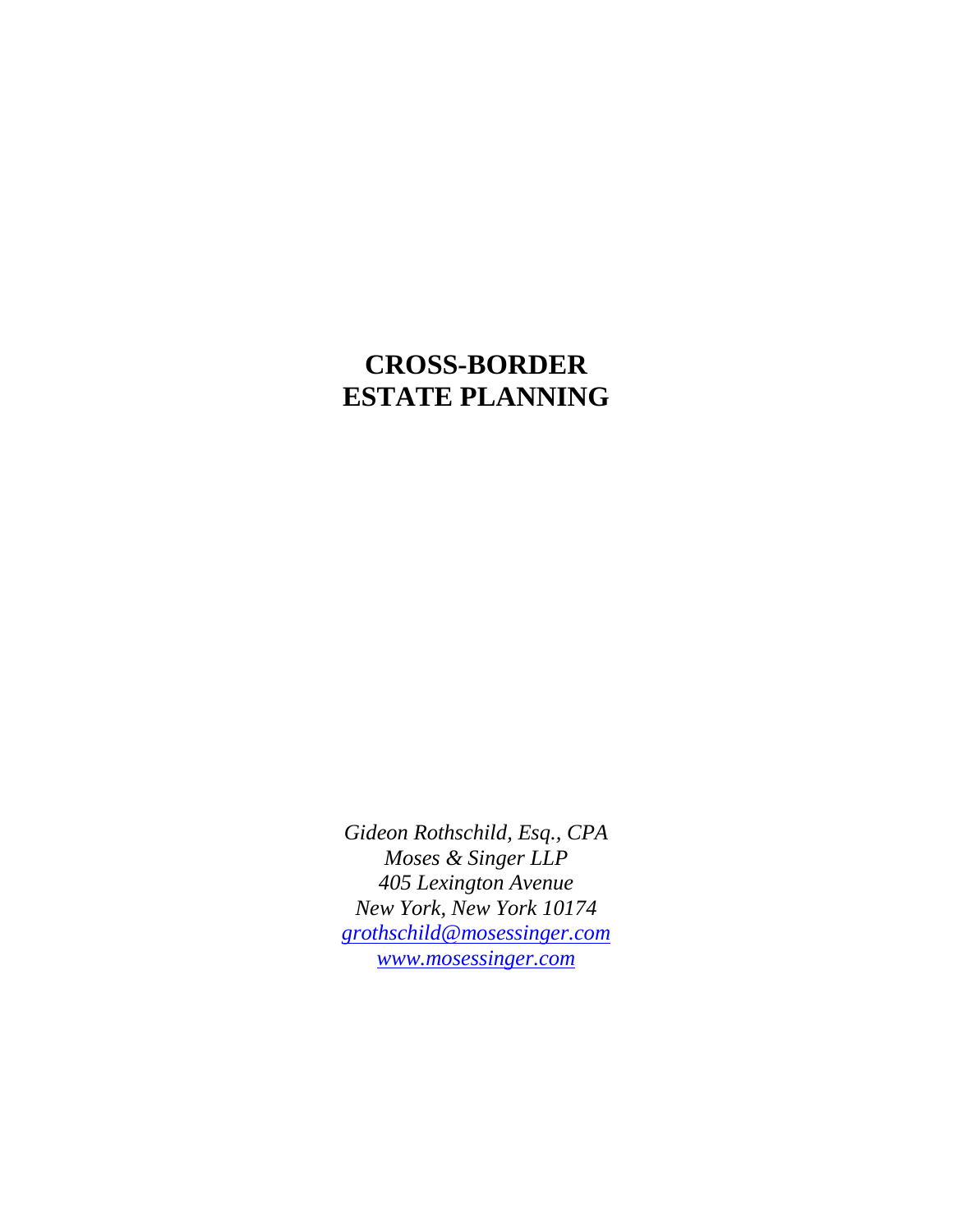Gideon Rothschild Moses & Singer LLP 405 Lexington Avenue New York, N.Y. 10174 212-554-7806 grothschild@mosessinger.com http://www.mosessinger.com

GIDEON ROTHSCHILD is a partner with the New York City law firm of MOSES & SINGER LLP, where he co-chairs the Trusts & Estates and Wealth Preservation Group. He focuses his practice in the areas of domestic and international estate planning techniques for high net worth clients and is a nationally recognized authority on wealth preservation and foreign trusts.

Mr. Rothschild is the Immediate Past Chair of the Real Property, Trust & Estate Law Section of the American Bar Association, a Fellow of the American College of Trust and Estate Counsel and Academician of The International Academy of Trust and Estate Lawyers. He is a member of the Advisory Boards of BNA's *Tax Management* and *Trusts and Estates*, a Past Chair of the New York Chapter of the Society of Trust and Estate Practitioners (STEP), and a member of the New York State Bar Association.

He was an Adjunct Professor at the University of Miami Law School Graduate Program and has lectured frequently to professional groups including the University of Miami's Philip Heckerling Institute, the New York University Federal Tax Institute, the New York State Bar Association, the American Bar Association, and the American Institute of Certified Public Accountants.

Mr. Rothschild is the co-author of the BNA *Tax Management* portfolio on *Asset Protection Planning* and has authored numerous articles for publications including *Trusts and Estates* and *Estate Planning.* Mr. Rothschild is a recipient of the prestigious Distinguished Estate Planner award from the National Association of Estate Planners and Councils and is listed in *Chambers USA*, *Best Lawyers in America, Top 100 New York Superlawyers* and Worth's *Top 100 Lawyers.* Mr. Rothschild is also licensed as a Certified Public Accountant.

Mr. Rothschild distinguishes himself from many of his peers in that his estate planning recommendations are integrated with asset protection objectives. That is, by educating his clients on the non-tax benefits available with trusts and other vehicles and how they can be drafted in a flexible manner, his clients can achieve both tax savings and wealth preservation. Such benefits include protection from divorce, creditors or litigation exposure.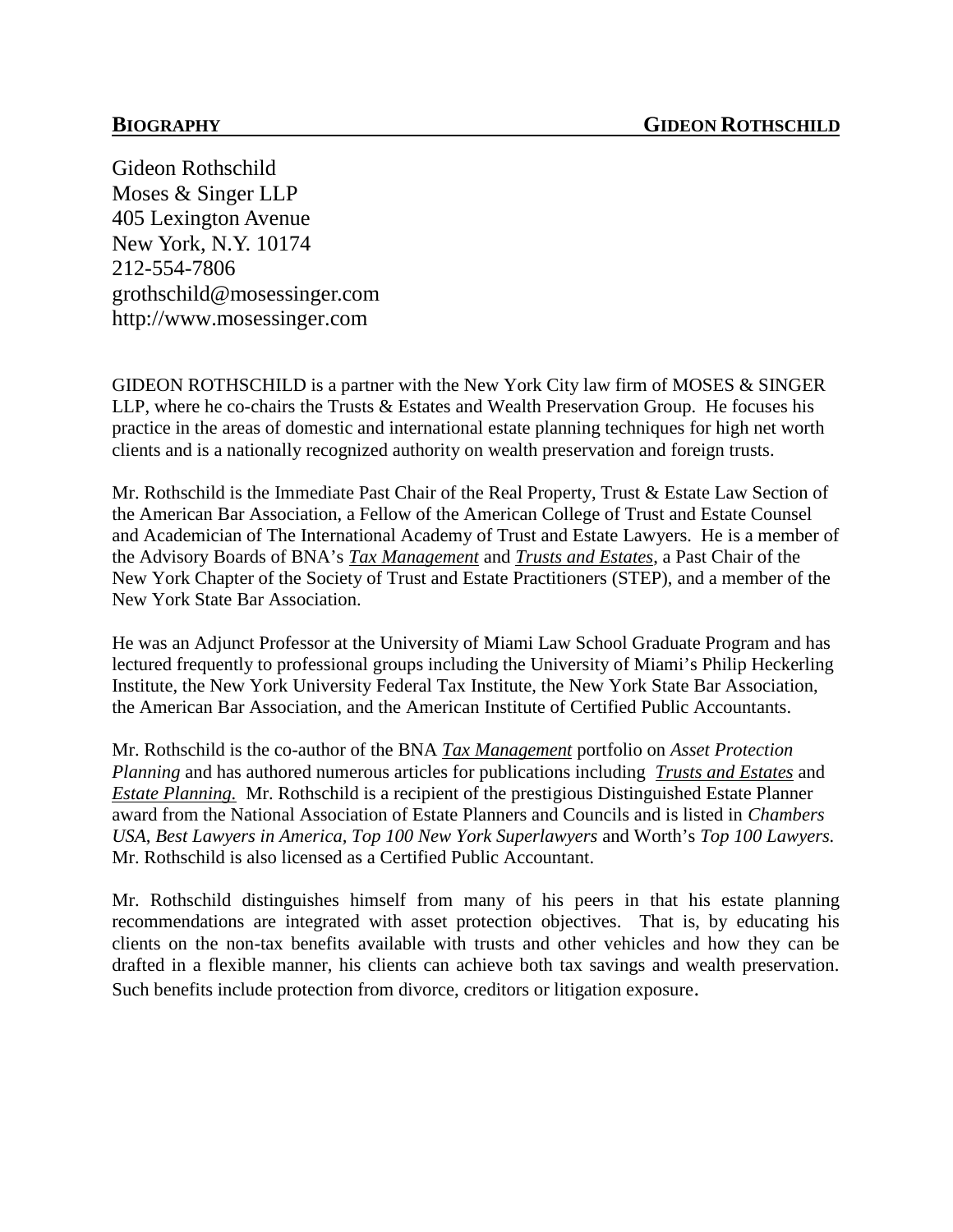# **TABLE OF CONTENTS**

# Page

| $\mathbf{I}$ |  |
|--------------|--|
| $\prod$ .    |  |
| III.         |  |
| IV.          |  |
| V.           |  |
| VI.          |  |
| VII.         |  |
| VIII.        |  |
| IX.          |  |
| $X_{\cdot}$  |  |
|              |  |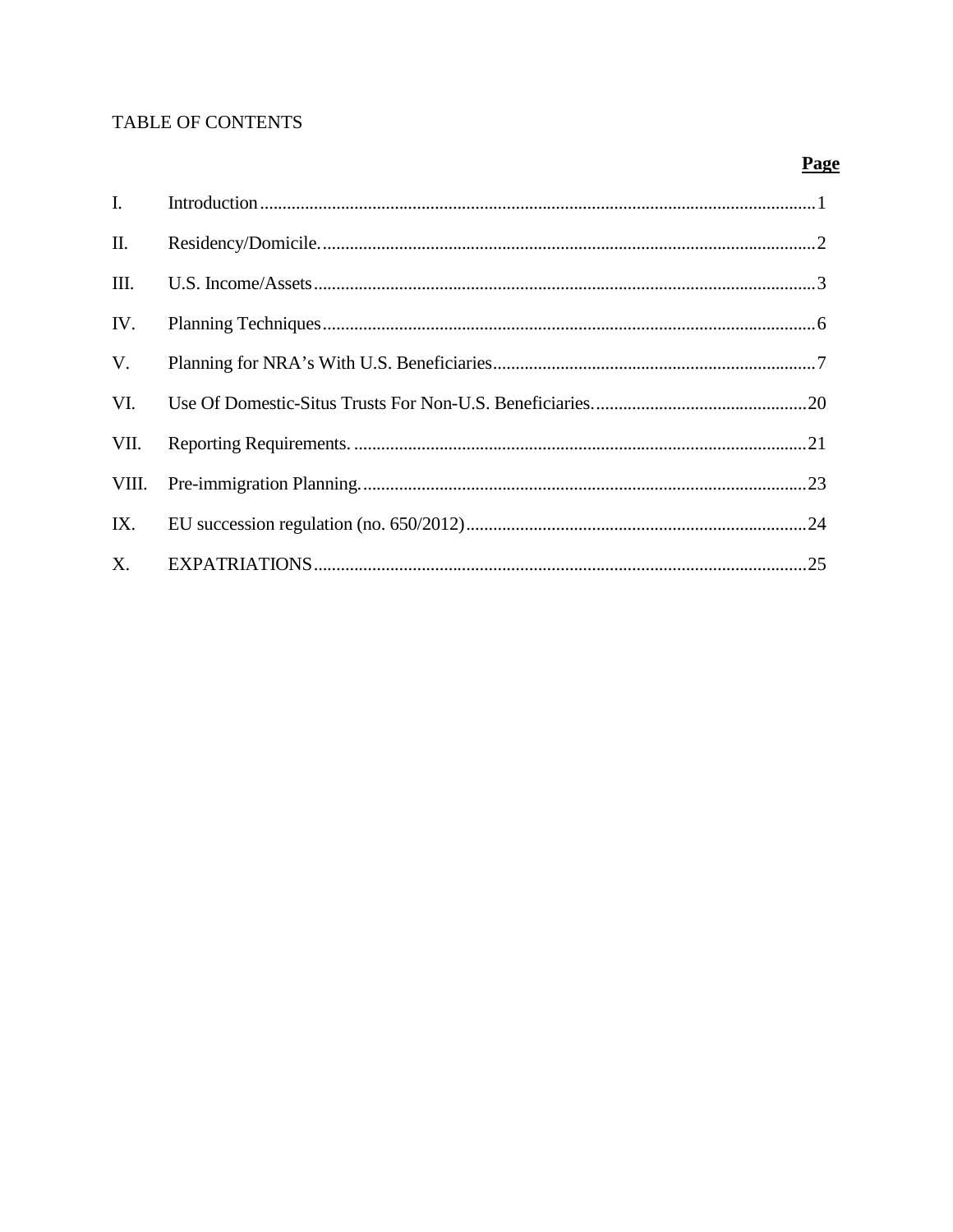#### **CROSS-BORDER ESTATE PLANNING**

**By:**

**Gideon Rothschild Moses & Singer LLP 405 Lexington Avenue New York, New York 10174 (p) (212) 554-7806 (f) (212) 554-7700** grothschild@mosessinger.com www.mosessinger.com

#### **I. INTRODUCTION**

#### **A. Non-resident alien taxation**

**1.** Since a non-resident alien is generally not subject to taxation by the United States, the goal in counseling a NRA on United States tax issues is prophylactic; the counselor will seek to prevent the NRA from inadvertently subjecting himself to taxation by the United States while at the same time effectuating the NRA's non-tax goals.

**2.** Unlike United States persons who are taxed on their worldwide income and assets, a non-resident alien of the United States (a "NRA") is generally not subject to U.S. taxation, except as follows:

**a.** For income tax purposes, a NRA is subject to taxation by the United States only on the NRA's income which is derived from sources within the United States or income which is effectively connected with the conduct of a trade or business within the United States. See IRC § 872(a).

at a thirty (30%) rate.

**(1)** Income tax on United States source income is generally withheld

**b.** For estate, gift and generation-skipping transfers tax purposes, a NRA is subject to taxation by the United States only on the NRA's assets which are situated in the United States.

\$60,000 from U.S. estate tax.

**(1)** NRA is only entitled to a unified credit of \$13,000, exempting

**(2)** If the NRA leaves property to his U.S. citizen surviving spouse or if the property is transferred to a Qualified Domestic Trust for the benefit of his non-U.S. citizen spouse, it will qualify for the unlimited marital deduction.

**(a)** Notwithstanding the availability of a marital deduction, it would not be prudent to leave non-U.S. situs assets to a U.S. domiciliary spouse in a manner which would on the spouse's death be subject to estate tax. Such assets, instead, should be left in a trust for the spouse, the terms of which would not cause the trust to be subject to estate tax at the spouse's death.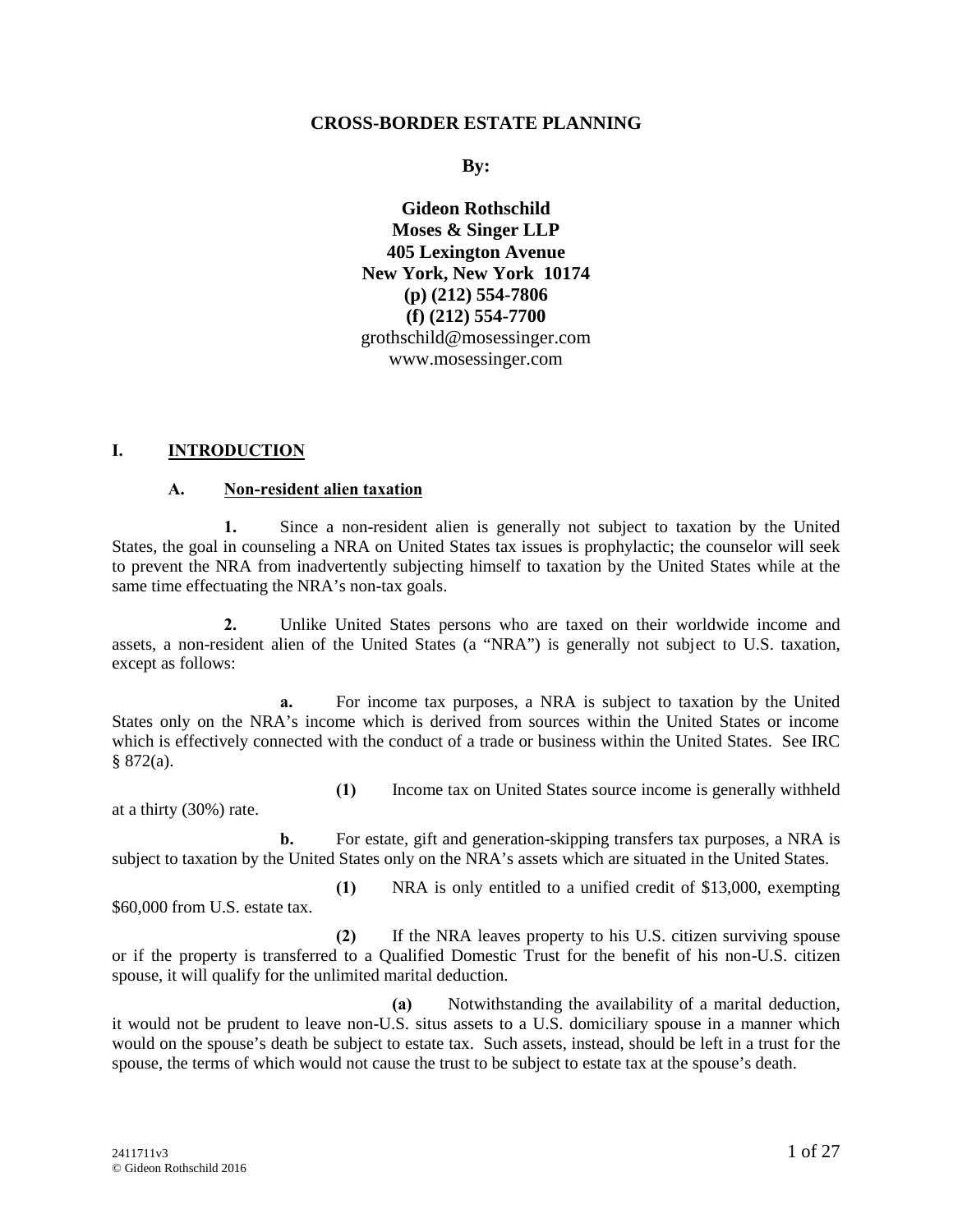**(3)** The NRA's estate is entitled to take deductions under §§2053 and 2054. In a recent decision, the Tax Court held that a NRA's estate must include the full value of encumbered property rather than its net equity value, with the associated recourse mortgage allowed only to the extent of that proportion of deductions that his U.S. gross estate bears to the value of his entire gross estate worldwide. *Estate of Fung v. Comm.,* 117 T.C. No. 21 (December 2001). To avoid such adverse result, NRA's should be advised to obtain non-recourse mortgages.

under IRC §2010(c).

**(4)** Non-resident aliens are not eligible for the portability election

**(5)** To obtain a marital deduction for transfers to non-US citizen spouses, a QDOT trust is required. IRC § 2056A.

**(a)** Marital deduction trust requirements;

**(b)** Requires U.S. Trustee or bond;

exception applies);

**(c)** Estate Tax withholding on principal distributions (unless

**(d)** Timely election required; and

**(e)** Requires trust to be subject to administration in the U.S.

**(f)** If property is located outside the U.S. – particularly civil law jurisdictions - trust ownership may not be permitted.

**(g)** QDOT is not permitted for lifetime gifts – Annual exclusion gifts permitted up to \$147,000 (indexed for 2015) to non-citizen spouses.

**(h)** If the portability election is made and QDOT created, DSUE amount is reduced when distributions are made or upon surviving spouse's death.

# **II. RESIDENCY/DOMICILE.**

#### **A. Determining residency and domicile**

**1.** For income tax purposes, an individual is a resident alien of the United States only if the individual falls within one of the following scenarios:

**a.** The individual is a lawful permanent resident of the United States at any time during the calendar year at issue (i.e., the individual is a "green card" holder).

**b.** The individual meets the "substantial presence test" for determining residency under IRC  $\S 7701(b)(3)$ . The substantial presence test is met if either:

**(1)** The individual is present in the United States for at least thirty one days during the current calendar year and the sum of the number of days on which such individual was present in the United States during the current year and the 2 preceding calendar years (when multiplied by the applicable multiplier determined under the following table) equals or exceeds 183 days:

|                         | THE APPLICABLE |
|-------------------------|----------------|
| IN THE CASE OF DAYS IN: | MULTIPLIER IS: |
| Current year            |                |
| $1st$ preceding year    | 1/3            |
| $2nd$ preceding year    | 1/6            |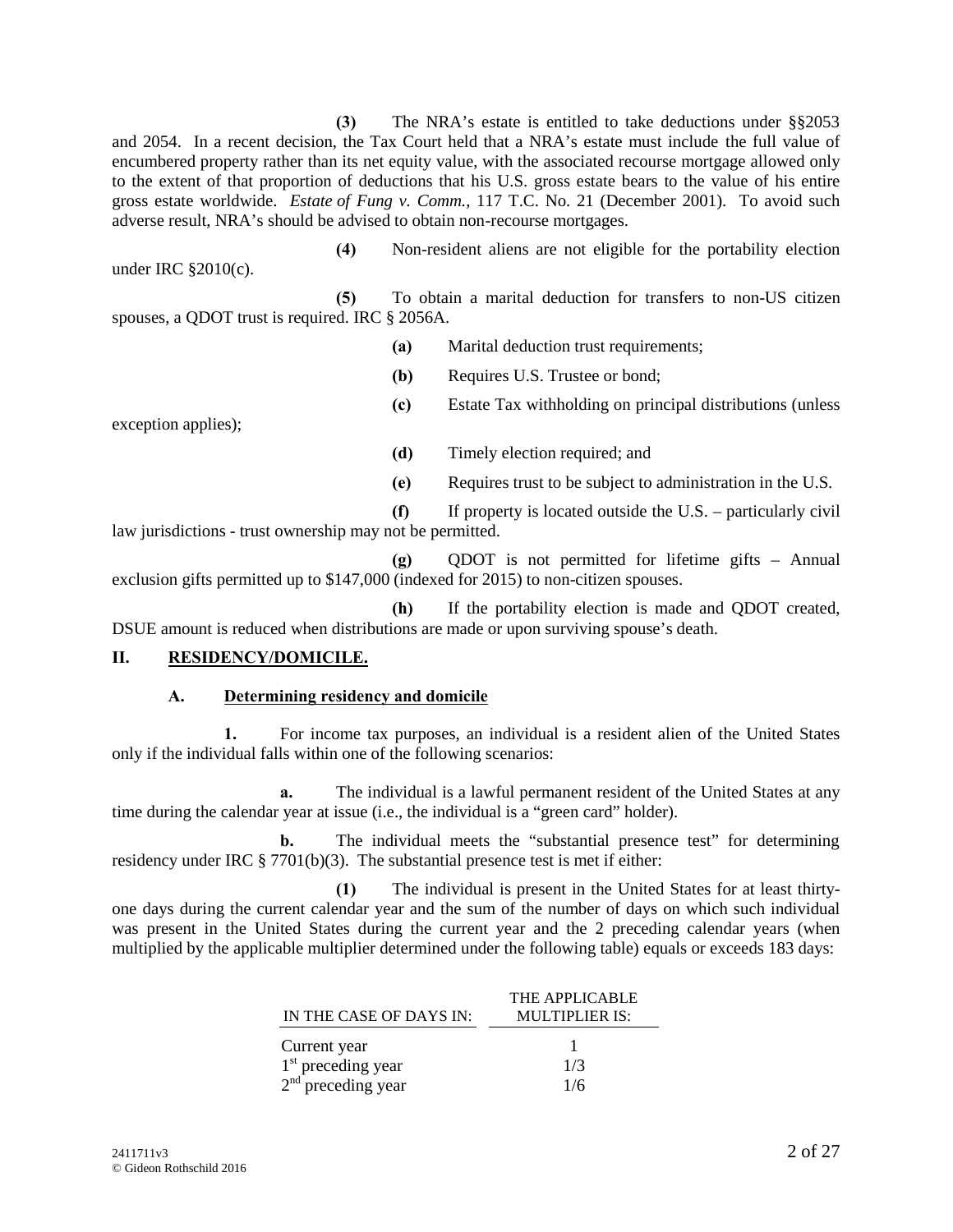or;

**(2)** The individual is present in the United States for at least 183 days in the current calendar year.

**(3)** An exception to the substantial presence test exists if the individual is present for less than 183 days and has a closer connection to another country.

**c.** The individual makes an election to be treated as a resident alien under IRC § 7701(b)(4).

**2.** By contrast, for purposes of the estate tax a "nonresident" decedent is "…a decedent who, at the time of his death, had his domicile outside the United States…"

**3.** Pursuant to Treas. Reg. § 20.0-1(b)(1), "[a] person acquires a domicile in a place by living there, for even a brief period of time, with no definite present intention of later removing therefrom. Residence without the requisite intention to remain indefinitely will not suffice to constitute domicile, nor will intention to change domicile effect such a change unless accompanied by actual removal"

**4.** Similarly, Treas. Reg. § 25.2501-1(b) provides that for purposes of the gift tax "[a] resident is an individual who has his domicile in the United States at the time of the gift" and that "[a]ll other individuals are nonresidents."

**5.** For purposes of determining whether an individual is a resident of the United States with regard to the gift tax, the term "domicile" is defined in the same manner as the term is defined under the estate tax regulations.

**6.** Note that because residency is determined objectively for purposes of the income tax, but is determined subjectively for purposes of the estate, gift and generation-skipping transfer taxes, it is possible for an individual to be deemed a resident of the United States for purposes of one tax and not another.

# **III. U.S. INCOME/ASSETS**

#### **A. Income tax**

**1.** For purposes of the income tax, the following income is considered to be derived from sources within the United States:

- **a.** Dividends from domestic corporations.
- **b.** Rental income from real property located in the United States.
- **c.** United States royalties.
- **d.** Capital gain from the sale of real property located in the United States.
- **e.** Interest on any debt obligation, the obligor of which is a United States

person.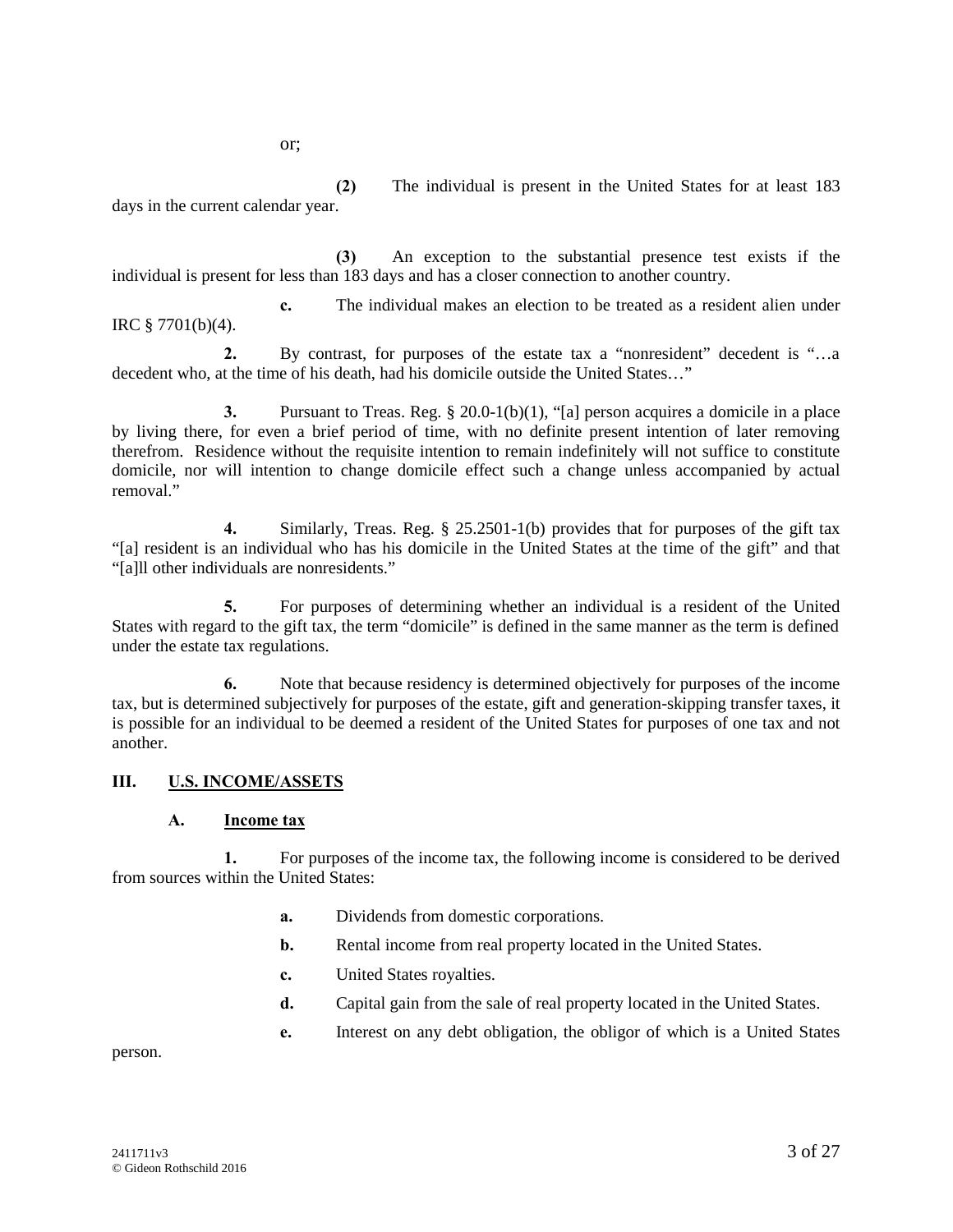**(1)** An important exception exists, however, for interest income on most publicly traded bonds (the "portfolio interest exception").

**(2)** Another important exception exits for interest on U.S. bank accounts.

**f.** Salary income for services performed within the United States.

#### **B. Estate tax**

**1.** For purposes of the estate tax, Treas. Reg. § 20.2104-1(a) provides that property of a NRA decedent is considered to be situated in the United State if it is:

**a.** Real property located in the United States.

**b.** Tangible personal property located in the United States, except certain works of art on loan for exhibition.

**c.** Shares of stock issued by a domestic corporation, irrespective of the location of the certificates.

**d.** Any debt obligation, including a bank deposit, the primary obligor of which is—

**(1)** A United States person, or

**(2)** The United States, a State or any political subdivision thereof, the District of Columbia, or any agency or instrumentality of any such government.

**e.** Deposits with a branch in the United States of a foreign corporation, if the branch is engaged in the commercial banking business, whether or not the decedent was engaged in business in the United States at the time of his death.

**f.** The situs of partnership interests (and presumably LLC interests electing to be taxed as partnerships) is somewhat uncertain. If the partnership is a separate, distinct legal entity and survives the death of a partner under the applicable local law the situs may be determined by the deceased partner's domicile or where the business of the partnership is conducted.<sup>1</sup> If the partnership does not survive the death of the partner or does not qualify as a separate legal entity, the partner's interest is deemed situated where the underlying partnership assets are.

**g.** Trust interests are includable for estate tax purposes if they would be includable in the estate of a U.S. domiciliary or citizen under IRC §§ 2033-2046 and the trust property is U.S. situs property.

**2.** Pursuant to Treas. Reg. § 20.2105-1(a), property of a NRA decedent is considered to be situated outside of the United States if it is:

- **a.** Real property located outside the United States.
- **b.** Tangible personal property located outside the United States.
- **c.** Works of art owned by the decedent if they were**—**
	- **(1)** Imported into the United States solely for exhibition purposes,

<sup>1</sup> *See Blodgett v. Silberman,* 277 U.S. 1 (1928); *See also Texas v. New Jersey*, 379 U.S. 674 (1965); Cf. Rev. Rul. 55-701, 1955-2 C.B. 836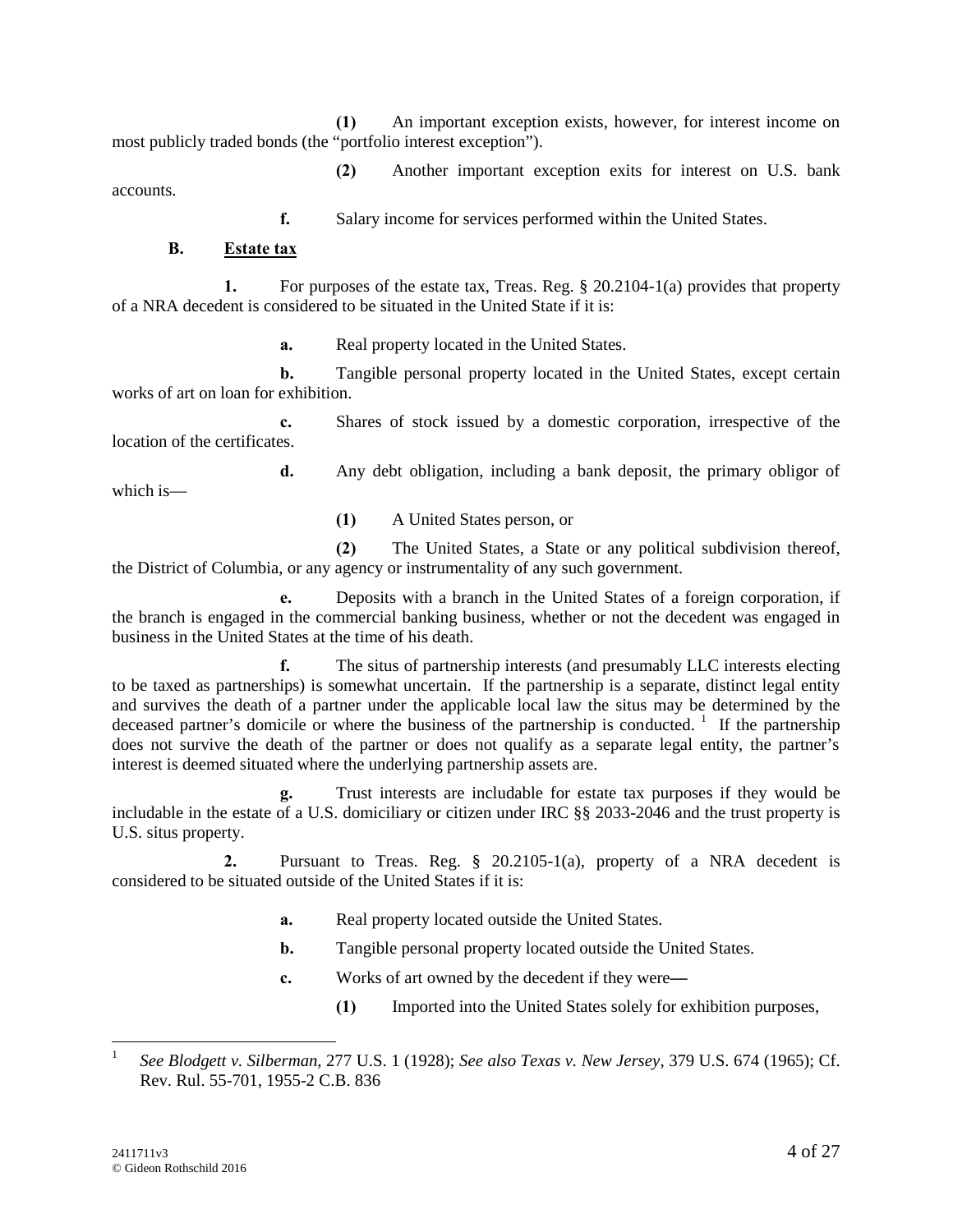**(2)** Loaned for those purposes to a public gallery or museum, no part of the net earnings of which inures to the benefit of any private shareholder or individual, and

**(3)** At the time of the death of the owner, on exhibition, or en route to or from exhibition, in such a public gallery or museum.

**d.** Shares of stock issued by a corporation which is not a domestic corporation, regardless of the location of the certificates.

**e.** Amounts receivable as insurance on the decedent's life.

**f.** Deposits with a branch outside of the United States of a domestic corporation or domestic partnership, if the branch is engaged in the commercial banking business. This paragraph applies whether or not the decedent was engaged in business in the United States at the time of his death, and whether or not the deposits, upon withdrawal, are payable in currency of the United States.

**g.** Any debt obligation, including a bank deposit, the primary obligor of which is neither—

**(1)** A United States person, nor

**(2)** The United States, a State or any political subdivision thereof, the District of Columbia, or any agency or instrumentality of any such government.

**h.** Any debt obligation to the extent that the primary obligor on the debt obligation is a domestic corporation, if any interest thereon, were the interest received from such obligor by the decedent at the time of his death, would be treated under IRC  $\S$  862(a)(1) as income from sources without the United States by reason of IRC  $\S$  861(a)(1)(B) (relating to interest received from a domestic corporation less than 20 percent of whose gross income for a 3-year period was derived from sources within the United States) and the regulations thereunder.

**3.** If a NRA is a resident of an estate tax treaty country (Australia, Austria, Canada, Denmark, Finland, France, Greece, Germany, Ireland, Italy, Japan, the Netherlands, Norway, South Africa Sweden, Switzerland, and the United Kingdom) U.S. equities may be exempt from estate tax.

# **C. Gift tax**

**1.** A NRA is only subject to gift tax on tangible property situated in the U.S. Unlike the estate tax, transfers of intangible property such as stock in U.S. corporations are not subject to the gift tax.

**2.** Since U.S. situs intangible property is only subject to the estate tax, the NRA would be well advised to gift such property away during his lifetime. Additionally, the NRA should be advised to move personal property outside the U.S. prior to gifting it to avoid the gift tax.

**3.** The NRA is entitled to the annual present interest exclusion and marital deduction (for U.S. citizen spouses) but gift splitting and the unified credit are not available.

**4.** Joint tenancies in real property between spouses (including non-U.S. citizens or domiciliaries) created after July 13, 1988, will not be deemed a taxable gift, whereas with respect to personal property involving non-U.S. citizens such joint tenancies create an interest in each spouse of a one-half interest and subject to gift tax accordingly. The creation of joint bank accounts and brokerage accounts with non-U.S. citizen spouses do not become subject to gift tax until one spouse withdraws an amount in excess of his or her contribution for his or her own benefit.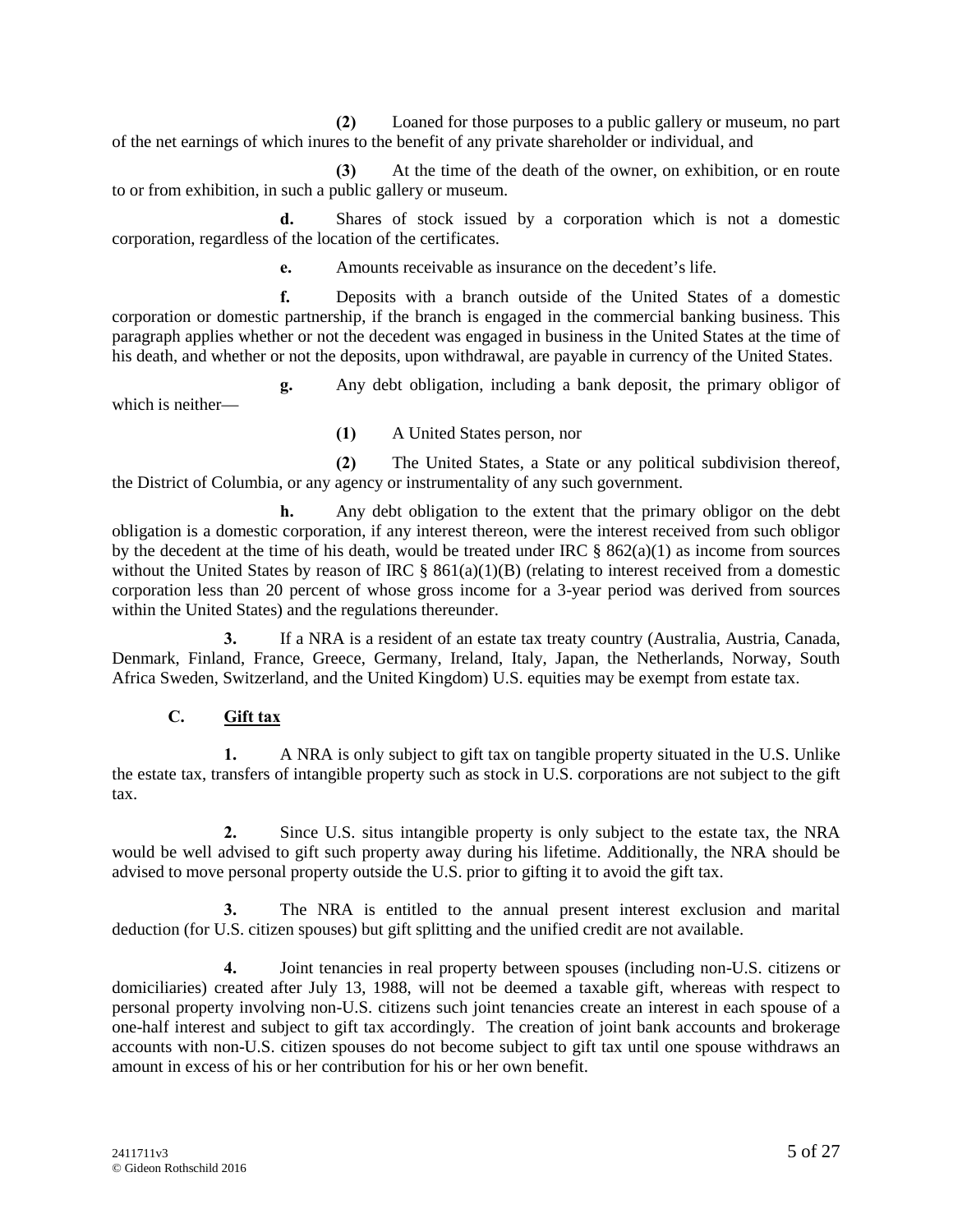**5.** The foregoing rules may be modified by treaty provisions which are currently in effect with Australia, Austria, Denmark, France, Germany, Japan, Sweden and the U.K.

# **D. Generation-skipping tax**

**1.** Generally, a NRA transferor will be subject to generation skipping tax if the transfer is a direct skip, or, if the transfer was made to a trust, to the extent that it is a taxable termination or taxable distribution and was subject to U.S. gift or estate tax. The NRA is allowed a \$1,000,000 exemption therefrom.

# **IV. PLANNING TECHNIQUES**

#### **A. Avoid resident domicile status**

#### **B. Avoid direct ownership of US situs assets**

**1.** The NRA should avoid holding assets situated in the United States in order to avoid (i) the potential imposition of United States estate and gift tax on those assets, and (ii) income tax on any income generated by those assets (assuming that the income generated by those assets is, in fact, subject to United States income tax).

**2.** The NRA can form a foreign corporation (often called an international business company or "IBC") to take title to the NRA's assets which are situated in the United States. Since the stock of a foreign corporation is deemed to be property without the United States pursuant to IRC § 2104(a) and Treas. Reg. § 20.2105-1(f), those assets will not be subject to United States estate tax when the NRA ultimately dies. Note, however, that the foregoing may be subject to challenge by the Internal Revenue Service if corporate formalities are not followed.

**a.** Consideration must also be given to the home country tax consequences of forming a corporation to hold U.S. securities. In this regard, most NRA's form such entities in "tax haven" or low tax jurisdictions. This, however, could result in a loss of favorable tax treatment such as tax credits or reduced treaty tax rates. One possible solution is to utilize a foreign partnership. By "checking the box" so that the partnership is treated as a corporation for U.S. tax purposes, the NRA may get flow-through treatment under the home country tax laws. According to one commentator, a foreign partnership that does not elect to be taxed as a corporation may still avoid U.S. estate tax if it is not engaged in a U.S. trade or business.<sup>2</sup>

**3.** For United States income tax purposes, to the extent that the NRA must hold assets situated in the United States, the NRA should favor assets which are not subject to United States income tax (such as a cash deposit with a United States bank), in lieu of assets which are subject to United States income tax (such as that same cash deposit if held with a United States broker).

**4.** If the NRA invests in U.S. situs real property the NRA is subject to U.S. estate, gift and income tax. Several options exist to minimize the tax consequences.

**a.** Hold U.S. real property interest (USRPI) through a U.S. or foreign partnership or LLC (electing to be taxed as a partnership). Such entity will be subject to U.S. income tax

<sup>&</sup>lt;sup>2</sup> *See* Rubin and Hudson TM 912, Federal Taxation of Foreign Investment in U.S. Real Estate, pgs. A-107–A-110.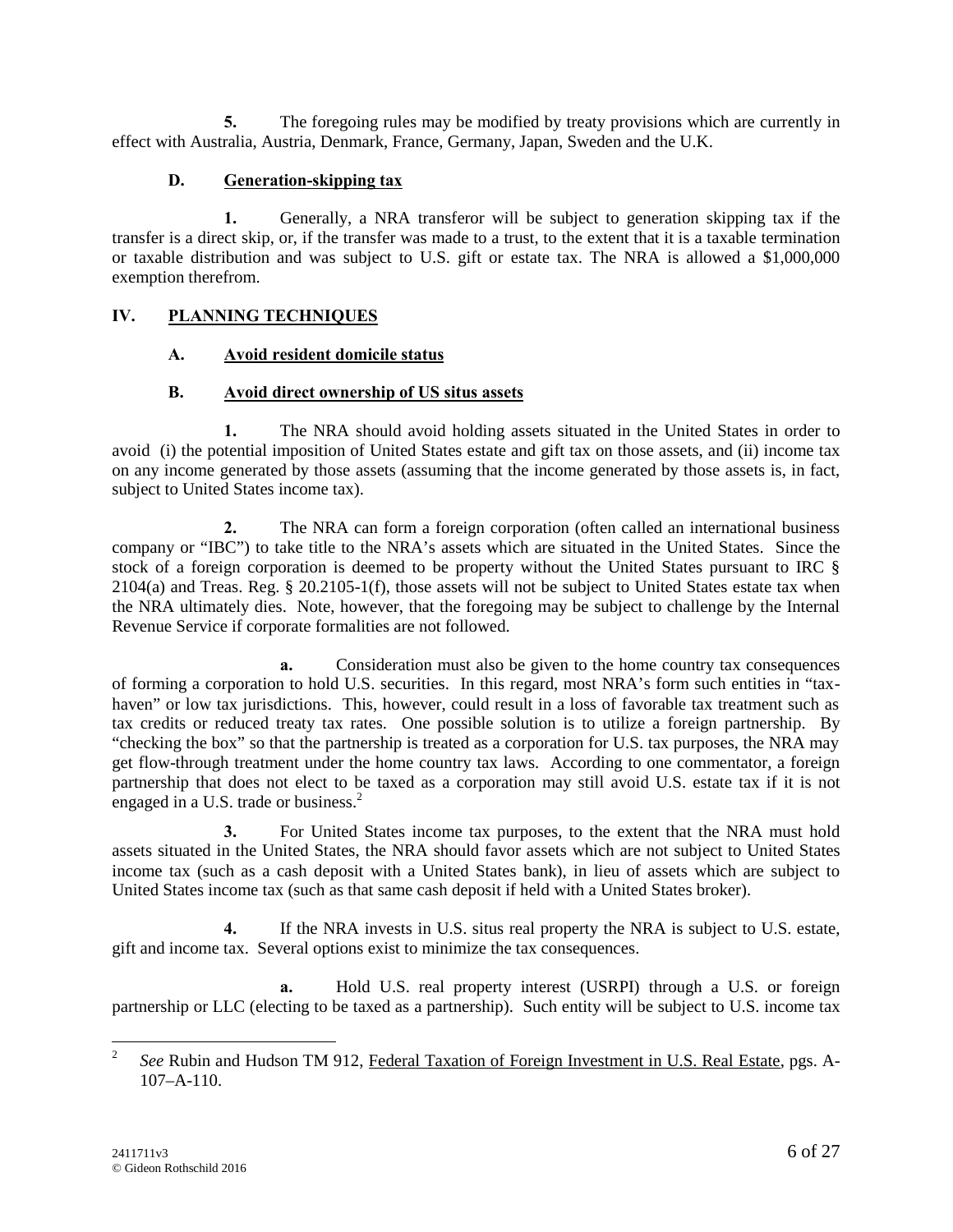and estate tax (but if held by a foreign partnership not engaged in a U.S. trade or business, *see supra*, Note 1).

**b.** Hold USRPI in a foreign grantor trust. Unless the trust is irrevocable and not subject to inclusion in the grantor's estate, no tax benefit is derived thereby.

**c.** Hold USRPI through a U.S. corporation. Such U.S. stock interest will be subject to U.S. estate tax and corporate income tax.

**d.** Hold USRPI through a foreign corporation. Such holding avoids U.S. estate tax but income derived therefrom will be subject to branch profits tax of 30%.

**(1)** It is preferable for the foreign corporation to acquire U.S. real property interests in the first instance as there may be income tax consequences if the NRA transfers appreciated real property to the foreign corporation. If the U.S. situs property is not subject to the FIRPTA rules, however, the property may be transferred income tax and gift and estate tax free to a wholly owned foreign corporation for consideration (i.e. shares of stock of the corporation)

**e.** Hold USRPI through a U.S. corporation owned by a foreign corporation. Such interest avoids estate and gift tax and subjects effectively connected income to corporate income tax rate.

**5.** A NRA who plans to emigrate to the U.S. can minimize the effect of U.S. taxes by advance planning. *See infra*, Section V.H.

# **V. PLANNING FOR NRA'S WITH U.S. BENEFICIARIES**

#### **A. Lifetime gift**

**1.** Since a NRA is not subject to United States gift tax on assets which are not situated in the United States, the NRA can gift any amount of assets to a United States person totally gift tax free<sup>3</sup>; moreover, since a United States generation-skipping transfer tax is imposed on the transfer of property by a NRA only where the transfer would be subject to United States estate or gift tax, there is effectively no limitation on the generation-skipping transfers of a NRA and a NRA can create a perpetual trust of any amount which, if properly structured should be forever free of United States estate, gift and generation-skipping transfer tax (although not United States income tax).

**2.** If the trust is established inter-vivos, the trust should be structured as a foreign grantor trust during the NRA's lifetime so as to allow the trust to grow income tax free during that period (except for U.S. source income). When the NRA dies, however, consideration should be given to domesticating the trust in order to avoid the accumulation distribution penalty applicable to foreign non grantor trusts.

**(1)** Domestication of the trust is most likely preferable to requiring that all of the net income be paid to the United States beneficiaries on a current basis; although both situations subject all of the net income to a current United States income tax (albeit at a higher effective tax rate if retained in a domesticated trust), accumulated distributions in the hands of the Untied States beneficiaries will most likely ultimately be subject to United States transfer tax, whereas assets retained in trust should not.

<sup>&</sup>lt;sup>3</sup> This assumes that the NRA was not a "covered expatriate" from whom gifts or bequests would be subject to a tax on the donee/recipient when received. IRC §2801.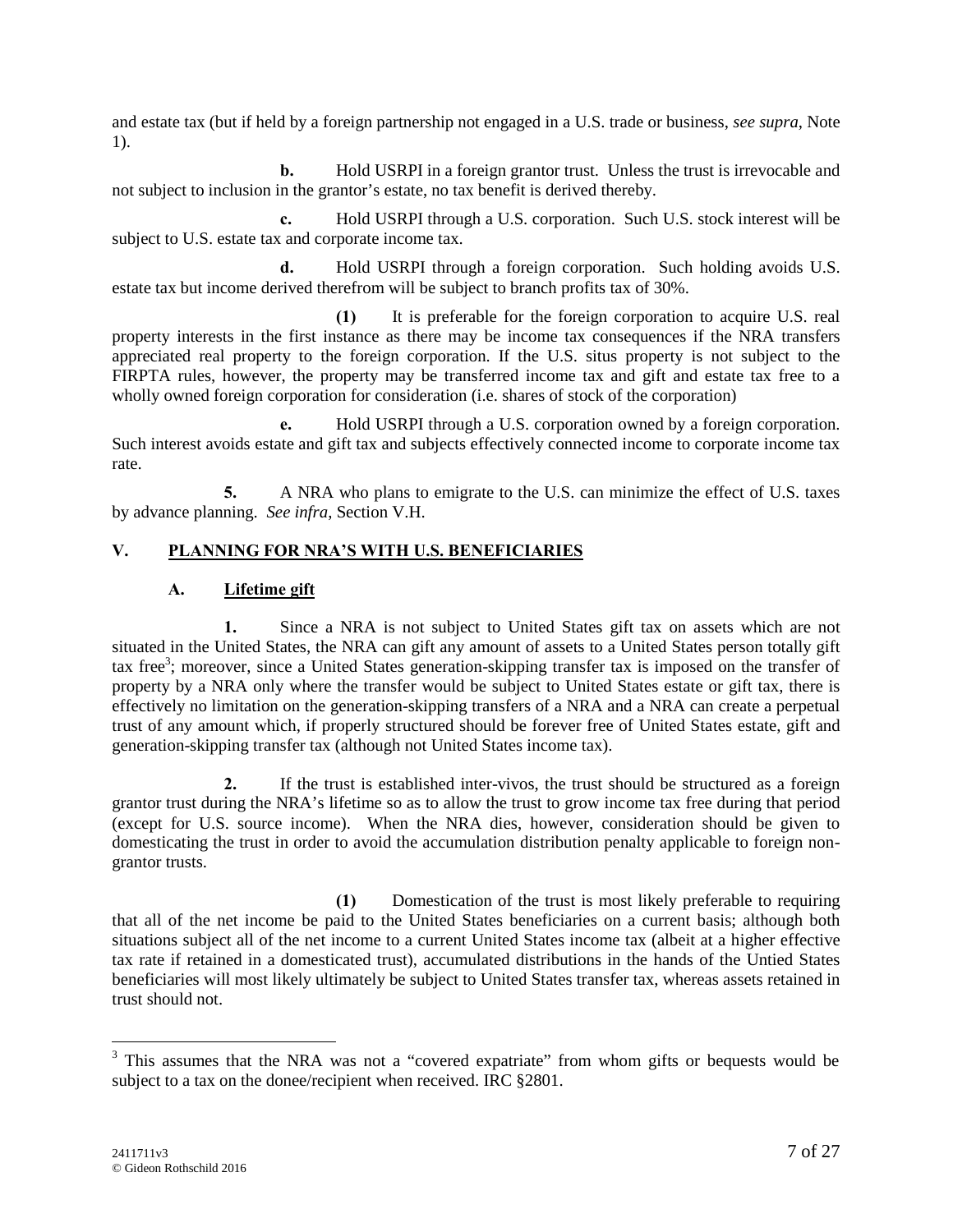**(2)** Even a domesticated trust can avoid United States income tax, by investing in assets which are not subject to United States income tax, although there may be some cost to doing so in terms of the return on those assets; an increasing popular choice in this regard, however, is variable life insurance.

**3.** Consider, however, whether the United States beneficiaries will ever need to receive anything from the foreign non-grantor trust in excess of the then current year's net income. If the answer is in the negative, then it may be preferable to maintain the trust as a foreign trust even after the non-resident alien grantor dies so that accumulated undistributed income can avoid taxation and allow the corpus to grow more rapidly, which in turn will increase the then current year's income of future years.

**4.** It may also be preferable to maintain the trust as a foreign trust if there is a likelihood that the United States beneficiaries may expatriate in the future.

#### **B. Use of foreign trusts - general**

**1.** Residence of Trust - IRC § 7701(a)(31)(B) defines a foreign trust as a trust which is not a U.S. person. IRC § 7701(a)(30)(E) defines a trust as a U.S. person if it meets *both* of the following requirements:

**a.** A court within the U.S. is able to exercise primary supervision over the administration of the trust (the "court test"), and

**b.** One or more U.S. persons have authority to control all substantial decisions of the trust (the "control test").

**2.** Thus, a foreign trust is a trust that fails to meet one of these requirements unless it qualifies for one of the grandfathering provisions in Reg. § 301.7701-7.

**3.** Court test – Under Reg. § 301.7701-7(c)(1) a trust will fall within a safe harbor if the following three conditions are met:

**a.** the trust instrument does not direct that the trust be administered outside the United States;

**b.** the trust is actually administered exclusively within the United States;

and

**c.** the trust does not have an automatic migration or "flee" clause. The trust will not be considered to have an automatic migration clause if the trust instrument provides that the trust will migrate from the U.S. only in the case of foreign invasion or widespread confiscation or nationalization of property.

**4.** If the trust cannot come within the safe harbor, it may still qualify as a domestic trust if it can show that a U.S. court is able to exercise primary supervision over the administration of the trust.

**a.** "Primary supervision" means a court has or would have the authority to determine substantially all issues regarding the administration of the entire trust. "Primary supervision," and thus the court test, is not defeated by the fact that another court has jurisdiction over a trustee, a beneficiary, or any trust property, or that both a U.S. and foreign court are able to exercise primary supervision over the administration of the trust.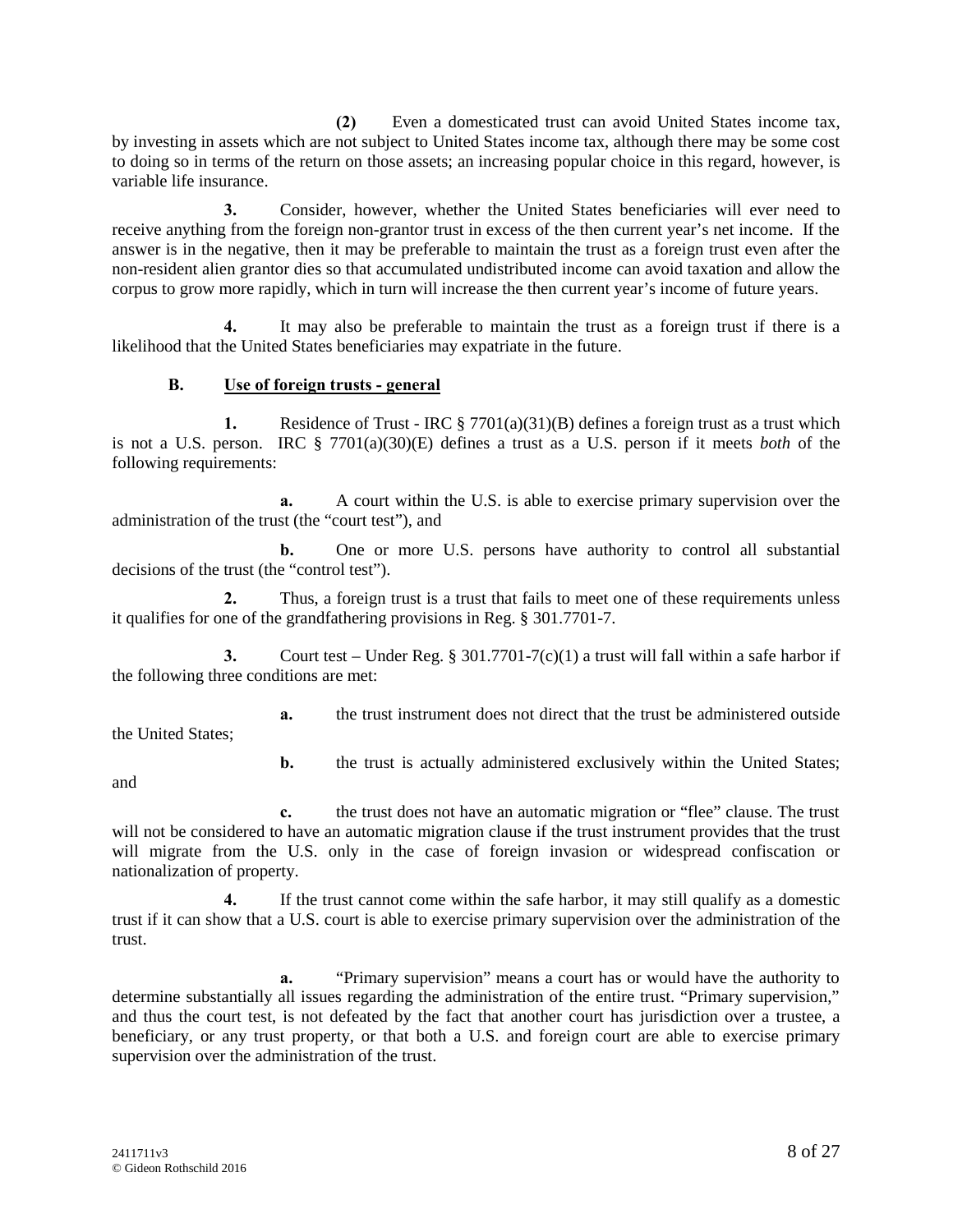**b.** "Administration" means the carrying out of the duties imposed by the terms of the trust instrument and applicable law, including maintaining the books and records of the trust, filing tax returns, managing and investing the assets, defending suits by creditors, and determining the amount and timing of distributions.

**5.** Control test - requires that one or more U.S. persons have the authority to control *all* substantial decisions of the trust. For this purpose, "U.S. person" has the same meaning as defined in § 7701(a)(30) and includes a U.S. citizen, a U.S. resident or a domestic corporation.

**a.** "Substantial decisions" are those decisions that persons are authorized or required to make under the terms of the trust instrument and applicable law, and that are not ministerial. Substantial decisions include, but are not limited to, decisions with respect to: (1) whether and when to distribute income or corpus; (2) the amount of any distribution; (3) the selection of beneficiaries; (4) whether a receipt is allocable to principal or income; (5) whether to terminate the trust; (6) whether to compromise, arbitrate or abandon claims of the trust; (7) whether to sue on behalf of the trust or to defend suits against the trust; (8) whether to remove, add or replace a trustee; (9) decisions regarding the appointment of successor trustees, unless the power to appoint trustees is limited so that its exercise would not have the effect of changing the residence of the trust from domestic to foreign, or vice versa; and (10) investment decisions.

**b.** With regard to investment decisions, if a U.S. trustee hires the services of an investment advisor for the trust, investment decisions made by that person will be considered substantial decisions controlled by the U.S. person, and thus the trust will be treated as a U.S. trust as long as the U.S. trustee retains the power to terminate the investment advisor's employment at will.

**c.** "Control" is defined as having the power, by vote or otherwise, to make all substantial decisions of the trust, with no other person having a power to veto any of those substantial decisions. To determine whether a U.S. person has control, it is necessary to consider all persons who have authority to make a substantial decision, not just the trustees.

**(1)** If there are three or more trustees, the majority of which are U.S. persons, but at least one of which is foreign, then if the trust provides that substantial decisions must be made by unanimous vote, the control test cannot be met. Alternatively, if the trust provides that the foreign trustee is to make all the investment decisions, for example, but the remaining majority coalition of U.S. trustees have only a veto power with respect to such decisions and cannot make any such decisions on their own, then the control test is not satisfied. In each case, U.S. persons do not control all substantial decisions of the trust.

**d.** A U.S. person will not be considered to control all substantial decisions of the trust if an attempt by any government agency or creditor to collect information from or assert a claim against the trust would cause one or more substantial decisions of the trust to no longer be controlled by the U.S. person.

**e.** If a change in trustees should inadvertently cause the trust to fail the control test, the trust will have a 12-month grace period in which to make the necessary changes to avoid a change in the trust's residence. An example would be the change of residence of a U.S. trustee or the replacement of a U.S. trustee by a foreign trustee. The district director may grant an extension of time to take the necessary actions if they cannot be reasonably completed within the 12-month period.

- **6.** For purposes of this discussion there are effectively three types of foreign trusts:
	- **a.** A foreign grantor trust with a United States person as grantor;
	- **b.** A foreign non-grantor trust; and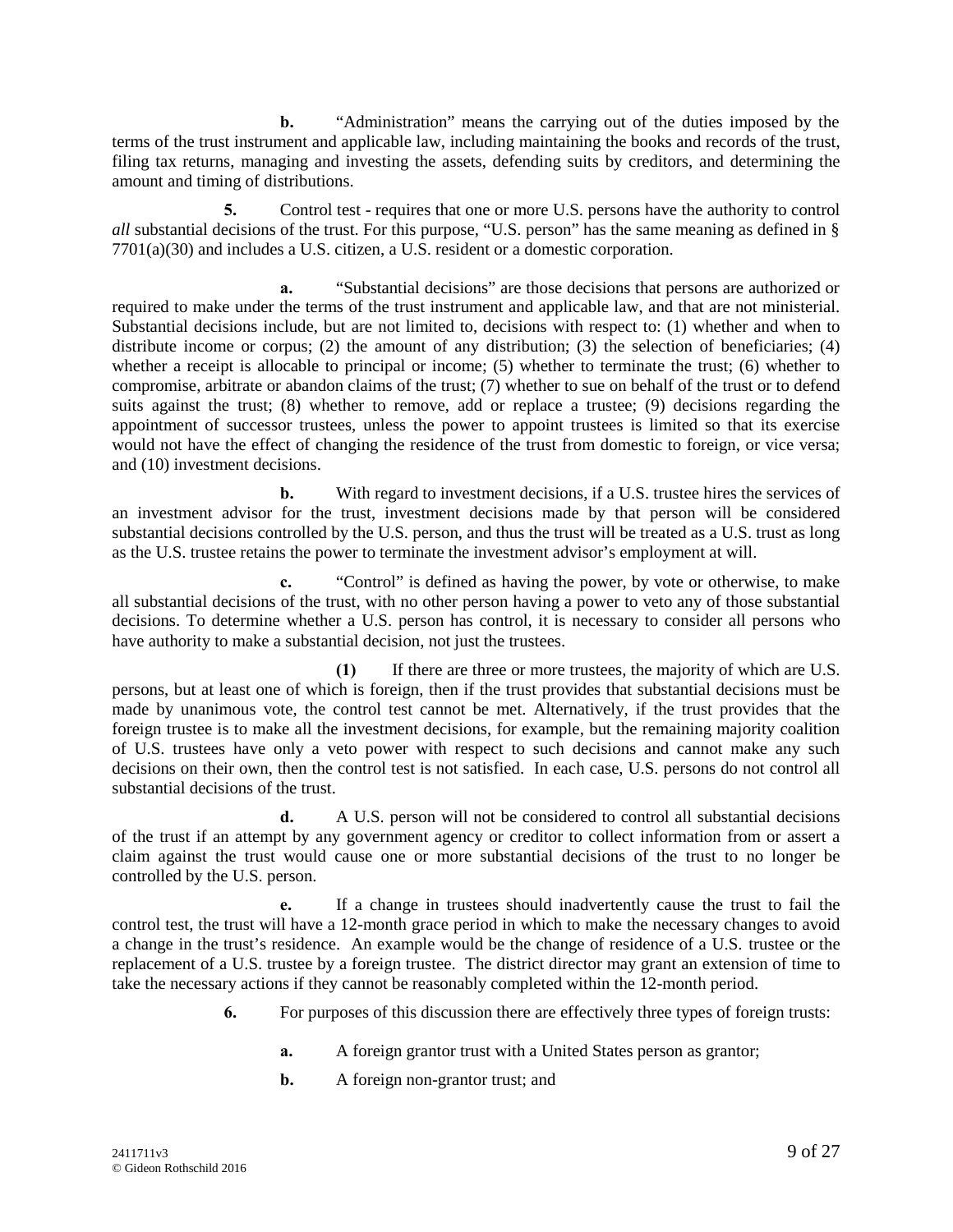**c.** A foreign grantor trust with a non-resident alien grantor.

# **C. Foreign grantor trust**

**1.** A foreign grantor trust which has a United States person as grantor will be subject to United States income taxation in exactly the same manner as a domestic grantor trust (since in each case, pursuant to the so-called "grantor trust rules" of IRC §§ 671-679, the trust will not be taxed as an entity distinct from the grantor).

# **D. Foreign non-grantor trust**

**1.** A foreign non-grantor trust, will not be subject to United States income tax except on its United States source income, if any. However, any distributions to a United States beneficiary will carry out distributable net income which will be taxable income to the United States beneficiary. Moreover, to the extent that a distribution from a foreign trust to a United States beneficiary represents the accumulated income of prior years, an interest charge at market rates, compounded daily, is imposed on the accumulated income pursuant to a FIFO regime in order to counter what would otherwise be an effective deferral of United States income tax on the accumulated income.

**a.** Accumulated income is taxed to the beneficiary at the bracket which applied to the beneficiary in the year in which the income was earned, rather than at the bracket which applies in the year the income is distributed (the "throwback rules").

**b.** Unlike domestic trusts, a foreign trust includes realized capital gains in distributable net income.

**c.** If the capital gain is not distributed currently, but instead is accumulated and then distributed in a later year, it will be taxed to the beneficiary as ordinary income.

**(1)** *EXAMPLE:* Assume capital gain of \$100,000 was realized in 2001, only current income is distributed until 2020 and a distribution in excess of current income in the amount of \$100,000 is distributed in 2020.

> Beneficiary tax rate  $=$  39.6% Tax on  $$100,000 = $39,600$ Interest @ 8% (compounded) x 20 years =  $$184,573$ Tax plus interest  $=$  \$224,173 (but limited to amount distributed of \$100,000)

**d.** It is difficult, if not impossible, to cleanse the accumulated income of a foreign non-grantor trust.

**(1)** A distribution by a foreign non-grantor trust to a foreign intermediary with a subsequent transfer to a United State person will be re-characterized as a direct transfer by the foreign non-grantor trust if, pursuant to Treas. Reg. § 1.643(h)-1, the transfers are pursuant to a plan one of the principal purposes of which was the avoidance of United States tax.

**(2)** A transfer will be deemed to have been made pursuant to a plan one of the principal purposes of which was the avoidance of United States tax if the United States person –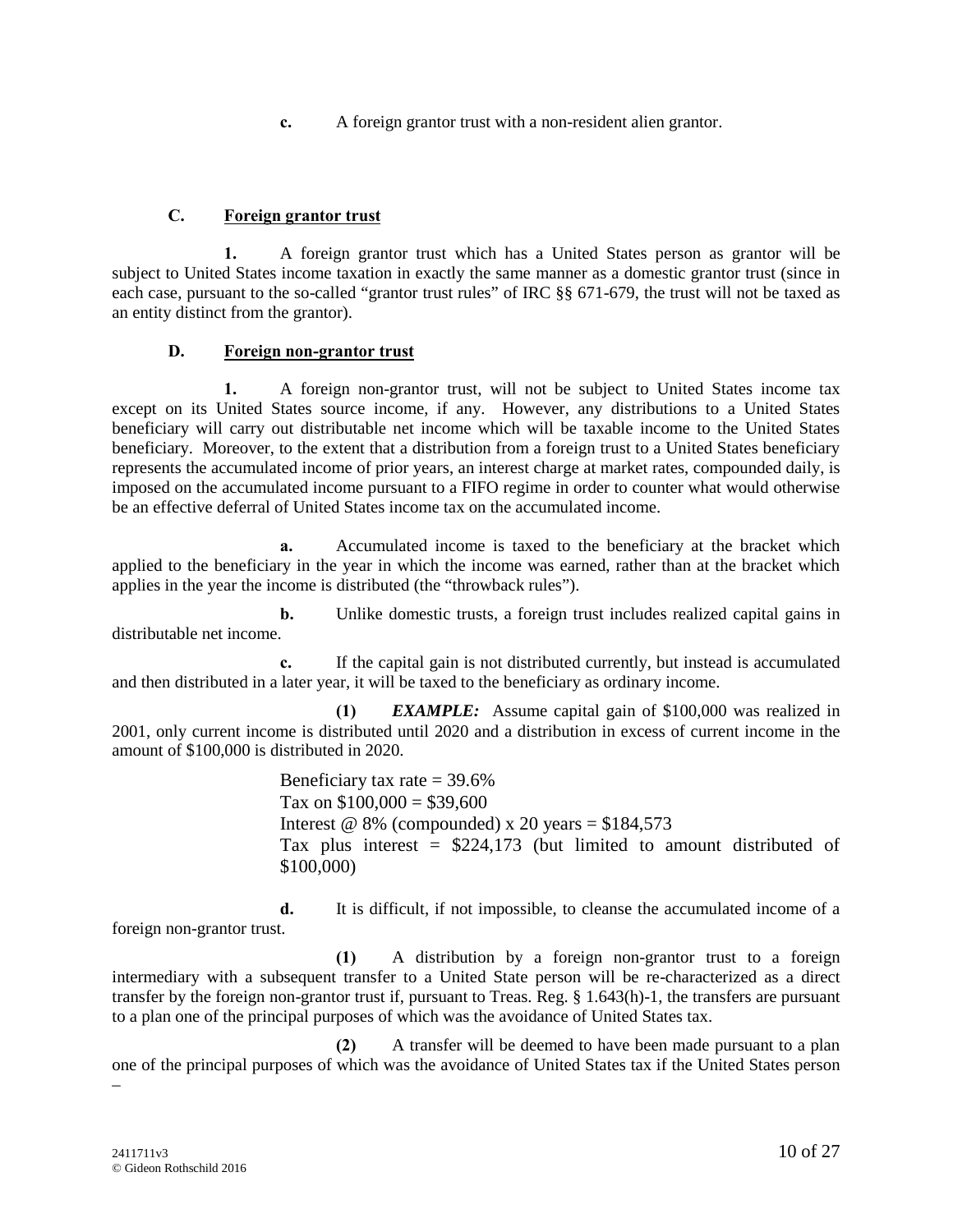**(a)** Is related to the grantor of the foreign trust, or has another relationship with the grantor of the foreign trust that serves as a reasonable basis for concluding that the grantor of the foreign trust would make a gratuitous transfer to the United States person;

**(b)** Receives from the intermediary, within two years before or two years after the intermediary's receipt of property from the foreign trust, either the property which the intermediary received, proceeds from such property or property in substitution of such property; and

**(c)** Cannot demonstrate to the satisfaction of the Commissioner, among other things, that –

**(i)** the intermediary has a relationship with the United States person that establishes a reasonable basis for concluding that the intermediary would make a gratuitous transfer to the United States person; and

States person.

**(3)** Pursuant to IRC § 643(i), a loan of cash or marketable securities, directly or indirectly, by a foreign non-grantor trust to a United States beneficiary or a person that is related to a beneficiary will be re-characterized as a distribution, even if the loan is later repaid. An exception to this general rule was set forth under Notice 97-34 and Reg. § 1.679-4 for a "qualified obligation".

**(a)** An obligation is a qualified obligation only if:

**(i)** The obligation is reduced to writing by an

**(ii)** the intermediary is not an agent of the United

express written agreement;

**(ii)** The term of the obligation does not exceed five years for purposes of determining the term of an obligation, the obligation's maturity date is the last possible date that the obligation can be outstanding under the terms of the obligation);

**(iii)** All payments on the obligation are denominated

**(iv)** The yield to maturity of the obligation is not less than 100 percent of the applicable Federal rate and not greater than 130 percent of the applicable Federal rate (the applicable Federal rate for an obligation is the applicable Federal rate in effect under IRC § 1274(d) for the day on which the obligation is issued, as published in the Internal Revenue Bulletin);

**(v)** The U.S. transferor extends the period for assessment of any income or transfer tax attributable to the transfer and any consequential income tax changes for each year that the obligation is outstanding, to a date not earlier than three years after the maturity date of the obligation (this extension is not necessary if the maturity date of the obligation does not extend beyond the end of the U.S. person's taxable year and is paid within such period); when properly executed and filed, such an agreement will be deemed to be consented to by the Service Center Director or the Assistant Commissioner (International) for purposes of IRC § 301.6501(c)-1(d); and

**(vi)** The U.S. transferor reports the status of the obligation, including principal and interest payments, on Form 3520 for each year that the obligation is outstanding.

in U.S. dollars;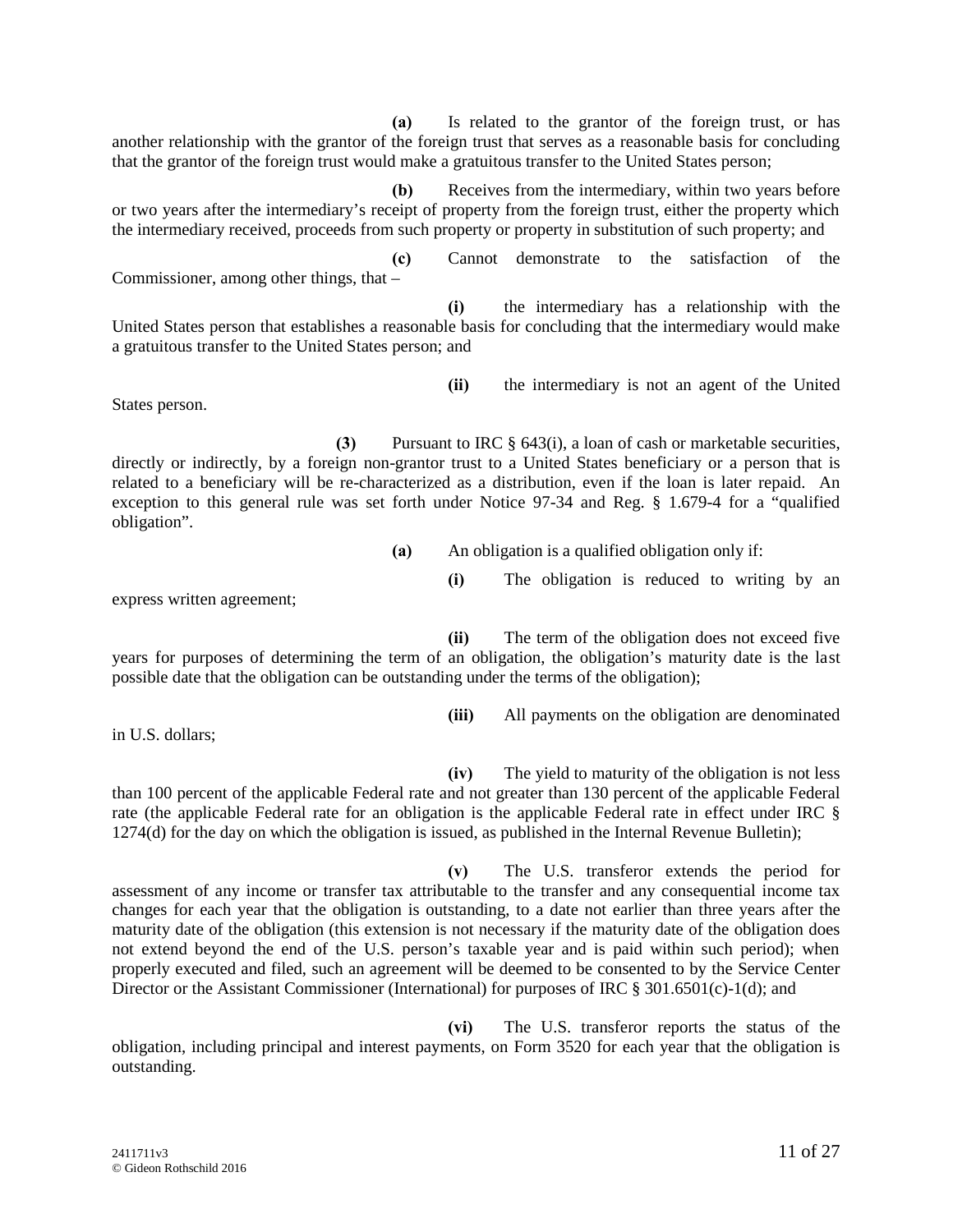**(4)** In 2010, the HEART ACT expanded § 643(i) to include, to the extent of distributable net income (DNI), the fair market value of the rental use of trust property.

**2.** By reason of IRC § 679 and IRC § 684, a United States person cannot obtain an income tax benefit by transferring property to a foreign trust.

**a.** To the extent that a United States person creates a foreign non-grantor trust and transfers appreciated assets thereto, IRC § 684(a) deems such transfer to be a sale or exchange of the property and, therefore, capital gain will have to be recognized.

**b.** In addition, IRC § 679 provides, in general, that where a United States person transfers property to a foreign trust, the United States person will be deemed to be the "owner" of the foreign trust for United States income tax purposes, irrespective of whether he has retained any power under IRC §§ 673 through 677, for any tax year in which the foreign trust has a United States beneficiary.

**c.** Alternatively, under §662(a), a pecuniary amount paid in not more than three installments is not subject to the throwback rules. See  $§662(a)$  and  $§663(a)(2)$ . See Treas. Reg.  $§1.663(c)-1(c)(2)$  Ex. 1.<sup>4</sup>

> **Example**: Client establishes a foreign trust (FT) and transfers \$3,000,000 thereto. FT provides for distributions of \$1 million to a domestic GST exempt trust 25, 50 and 75 years after death.

# **E. Foreign grantor trust – foreign grantor**

**1.** By far the most tax beneficial foreign trust is the foreign grantor trust with a nonresident alien as the grantor since (i) no United States income tax will be imposed except on United States source income, and (ii) a distribution to a United States beneficiary will neither carry out distributable net income to the United States beneficiary nor, be subject to an interest charge if it represents accumulated income from prior years.

**2.** Due to the tax benefit afforded by foreign grantor trusts with a non-resident alien grantor, more stringent grantor trust rules apply to non-resident aliens than apply to United States persons.

**a.** The general rule under IRC  $\S 672(f)(1)$  is that a non-resident alien cannot be deemed the grantor of a grantor trust.

**(1)** An exception to the general rule applies if the grantor has the sole power to revest absolutely in himself the title to the trust property, or if he has such power with the consent of a related or subordinate party who is subservient to him (i.e., the trust is revocable). See IRC §  $672(f)(2)(A)(i)$ ; or

**(2)** If the grantor and/or the grantor's spouse are the sole beneficiaries of the trust during the grantor's lifetime. See IRC  $\S 672(f)(2)(A)(ii)$ .

**b.** Note that the Grantor, upon receipt of trust property, could then gift the property to a United States person without any United States tax consequences.

**c.** If the NRA grantor becomes a U.S. resident within 5 years of the transfer he will be treated as a US grantor.

<sup>&</sup>lt;sup>4</sup> For an in-depth review of this technique see Kurlander, Glenn and Delgass, Michael "Pecuniary Dynastic Offshore Trusts", Trusts and Estates, July 1999.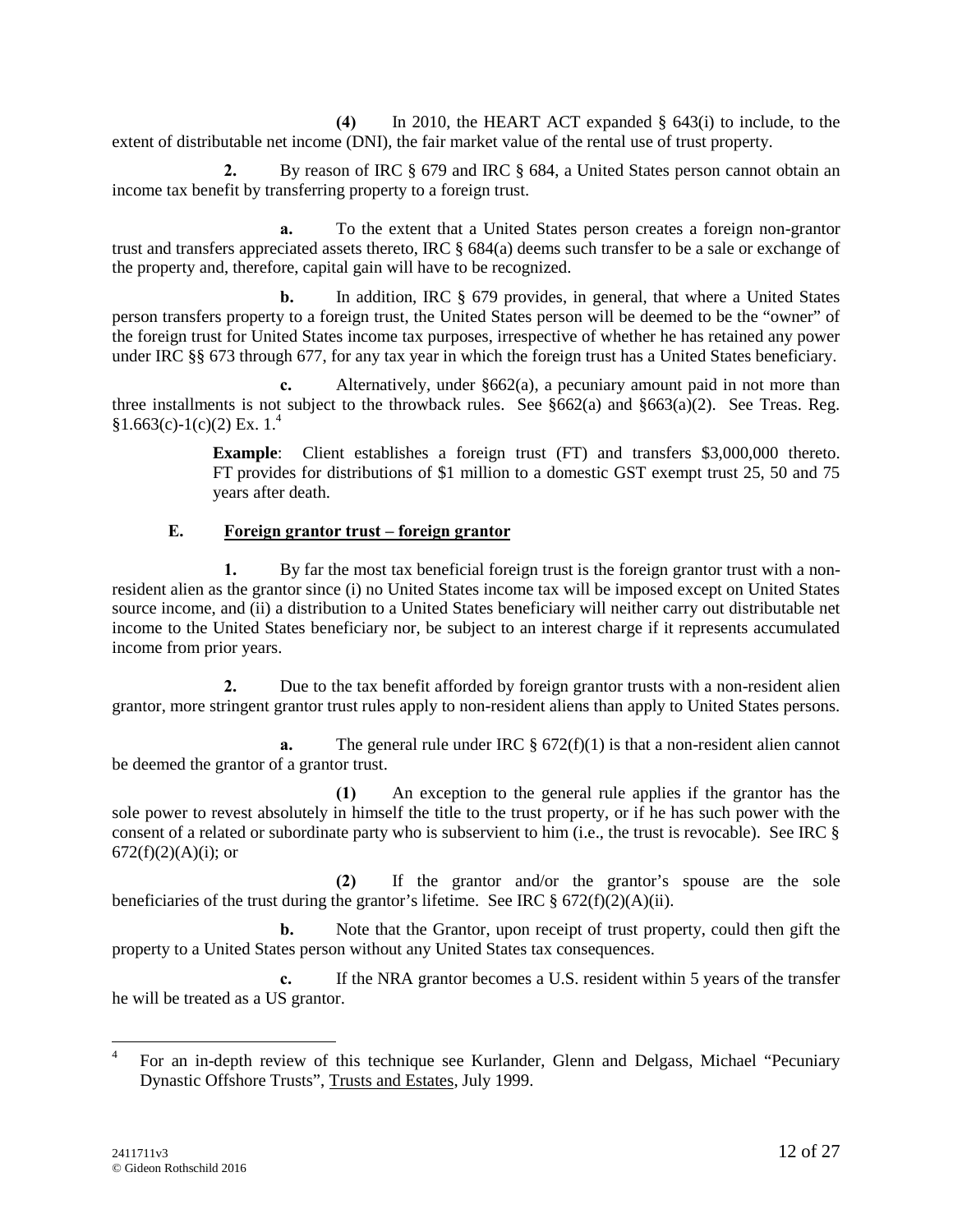#### **F. Estate taxation**

**1.** The grantor of a foreign trust will be subject to United States estate taxation on the trust's assets only if the trust assets are determined to be includable in the foreign grantor's gross estate.

**2.** Pursuant to IRC § 2103, the gross estate of a NRA decedent is determined in the same manner as the gross estate of a resident decedent (i.e., IRC §§ 2036 and 2038 apply to determine whether the trust's assets are includable in the NRA decedent's gross estate).

**a.** Note, therefore, that U.S. situs assets of a foreign grantor trust with a NRA grantor will almost always be includable in the NRA decedent's gross estate, since an NRA will not be deemed the grantor of a foreign grantor trust unless the trust is either revocable (and hence includable in his estate under IRC § 2038) or the grantor is a beneficiary thereof (and hence, most likely includable in his estate under IRC § 2036). However, it may be possible to establish a purely discretionary trust in a jurisdiction that recognizes self-settled spendthrift trusts (*i.e.*, Alaska) without causing estate inclusion.

# **G. Foreign grantor trust – U.S. grantor.**

**1.** IRC § 679 provides, in general, that where a United States person transfers property to a foreign trust, the United States person will be deemed to be the "owner" of the foreign trust for United States income tax purposes, irrespective of whether he has retained any power under IRC §§ 673 through 677, for any tax year in which the foreign trust has a United States beneficiary.

**a.** It is important to note that IRC § 679 applies only for income tax purposes and not for purposes of the United States estate, gift and generation-skipping transfer taxes.

**2.** Prior to the enactment of IRC § 679, a United States person could establish a foreign non-grantor trust in a no-tax jurisdiction with the direction that it invest in assets that generate only foreign-source income. Since a foreign non-grantor trust is taxed in the same manner as a nonresident alien individual (i.e., only on United States source income), such a trust could accumulate income free of United States income tax.

**3.** A "U.S. transferor" is defined as any U.S. person who transfers property, whether directly, indirectly, or constructively, to a foreign trust. Reg.  $\S 1.679-1(c)(1)$ .

**a.** The term "U.S. person" may apply not only to individuals but also to entities. The Regulations also include as U.S. persons a nonresident alien individual who elects under IRC  $§$  6013(g) to be treated as a resident of the United States, and an individual who is a dual resident taxpayer, within the meaning of Treas. Reg. § 301.7701(b)-7(a).

**4.** A foreign trust will be deemed to have a "U.S. beneficiary" for purposes of § 679 unless, during the taxable year at issue of the U.S. transferor, both prongs of the following two prong test are satisfied:

**a.** No part of the income or principal of the foreign trust may be paid or accumulated to or for the benefit of, directly or indirectly, a U.S. person; and

**b.** If the trust is terminated at any time during the taxable year, no part of the income or corpus of the trust could be paid to or for the benefit of, directly or indirectly, a U.S. person.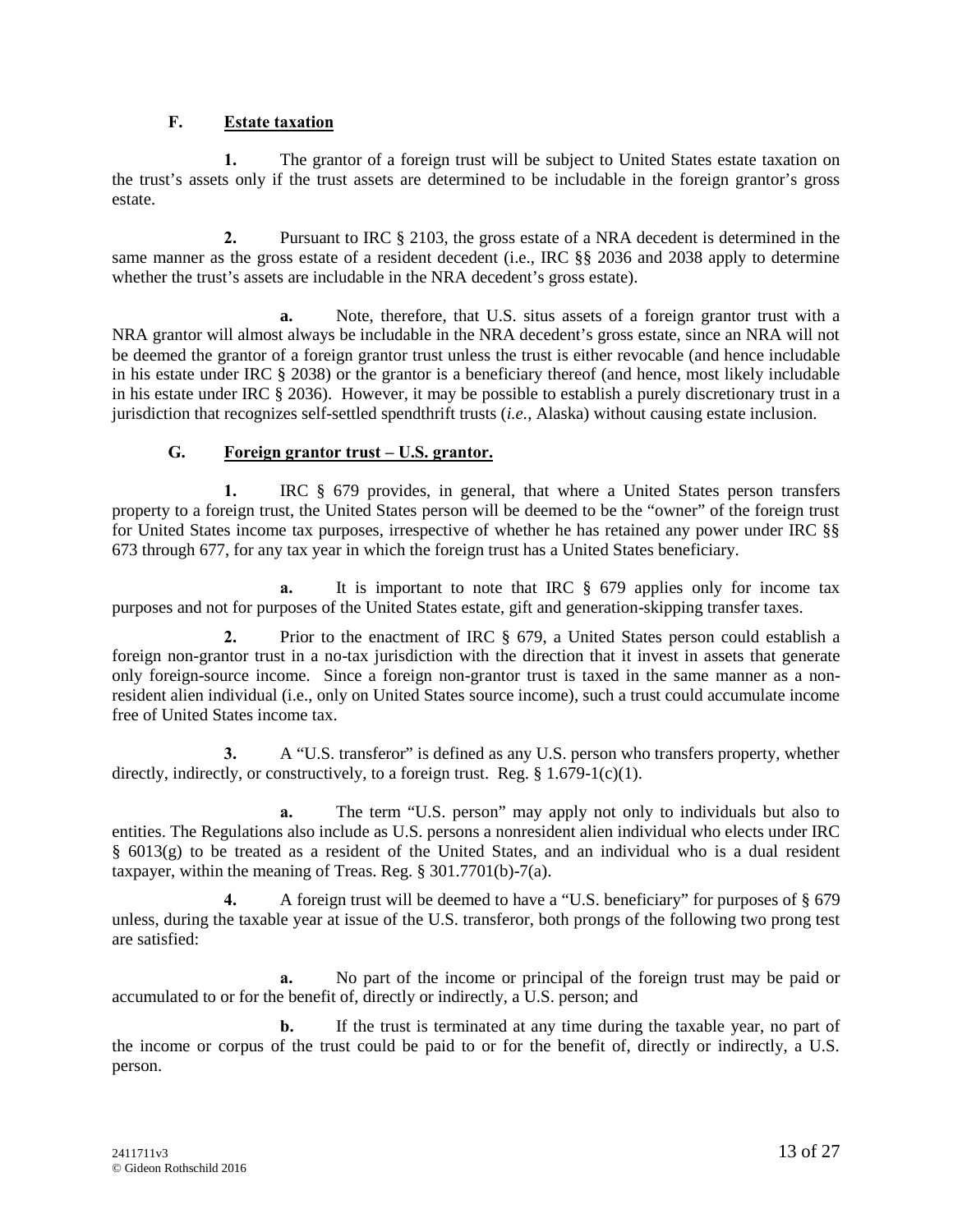**(1)** A person with a contingent interest who is not named as a beneficiary and is not a member of a class of beneficiaries is not taken into consideration for purposes of determining whether a foreign trust has a U.S. Beneficiary if the U.S. transferor can demonstrate to the satisfaction of the Commissioner that the person's contingent interest is so remote as to be negligible.

**(a)** The foregoing does not apply, however, where a distribution to the U.S. person is within the exercise of discretion by the Trustee. Reg.  $\S$  1.679-2(a)(2)(ii); Reg. § 1.679-2(a)(2)(iii), Example 10.

**(b)** The foregoing also does not apply where a person can appoint the property to a U.S. person even where a U.S. person is not originally named as a beneficiary. Reg. § 1.679-2(a)(2)(iii), Example 11.

**(2)** If a foreign trust provides that no income or principal are distributable to a U.S. person, but can be used to satisfy a U.S. person's legal obligation to a third party by making a payment directly to the third party, the foreign trust will be considered as providing a constructive benefit to a U.S. person. Reg. § 1.679-2(a)(2)(iii), Example 6.

**(3)** The determination as to whether a foreign trust has a U.S. beneficiary is made annually. Reg.  $\S 1.679-2(a)(1)$ .

**(4)** The determination as to whether income or principal may be paid or accumulated to or for the benefit of a U.S. person is also made under the following miscellaneous rules:

**(a)** It is irrelevant whether any income or principal is actually distributed to a U.S. person. Reg.  $\S 1.679-2(a)(2)(i)$ .

**(b)** It is irrelevant whether a U.S. person's interest in the foreign trust is merely a contingent interest. Reg.  $\S 1.679-2(a)(2)(i)$ .

**(c)** A class of beneficiaries does not include heirs who can only benefit from the foreign trust pursuant to the laws of intestate distribution. Reg. § 1.679-2(a)(2)(ii).

**(5)** The fact that a non-U.S. person that is a beneficiary of the foreign trust may become a U.S. person will not cause the foreign trust to be deemed as having a U.S. beneficiary until the tax year of the U.S. transferor in which the foreign person actually becomes a U.S. person. Reg. § 1.679-2(a)(3).

**(a)** Notwithstanding the foregoing, however, if the non-U.S. person becomes a U.S. person more than five years after the date of the transfer to the foreign trust by a U.S. transferor, the trust will not be deemed as having a U.S. beneficiary even after the non-U.S. person becomes a U.S. person. Reg. § 1.679-2(a)(3).

**(6)** Even where a foreign trust is not treated as having a U.S. beneficiary pursuant to the terms of the trust agreement, pursuant to Reg.  $\S$  1.679-2(a)(4)(i), the foreign trust will nevertheless be treated as having a U.S. beneficiary if it has a U.S. beneficiary based upon any of the following:

**(a)** A written or oral agreement or understanding relating to

the trust.

- **(b)** A memorandum or letter of wishes.
- **(c)** Any other document that relates to the trust whether or

not of any purported legal effect.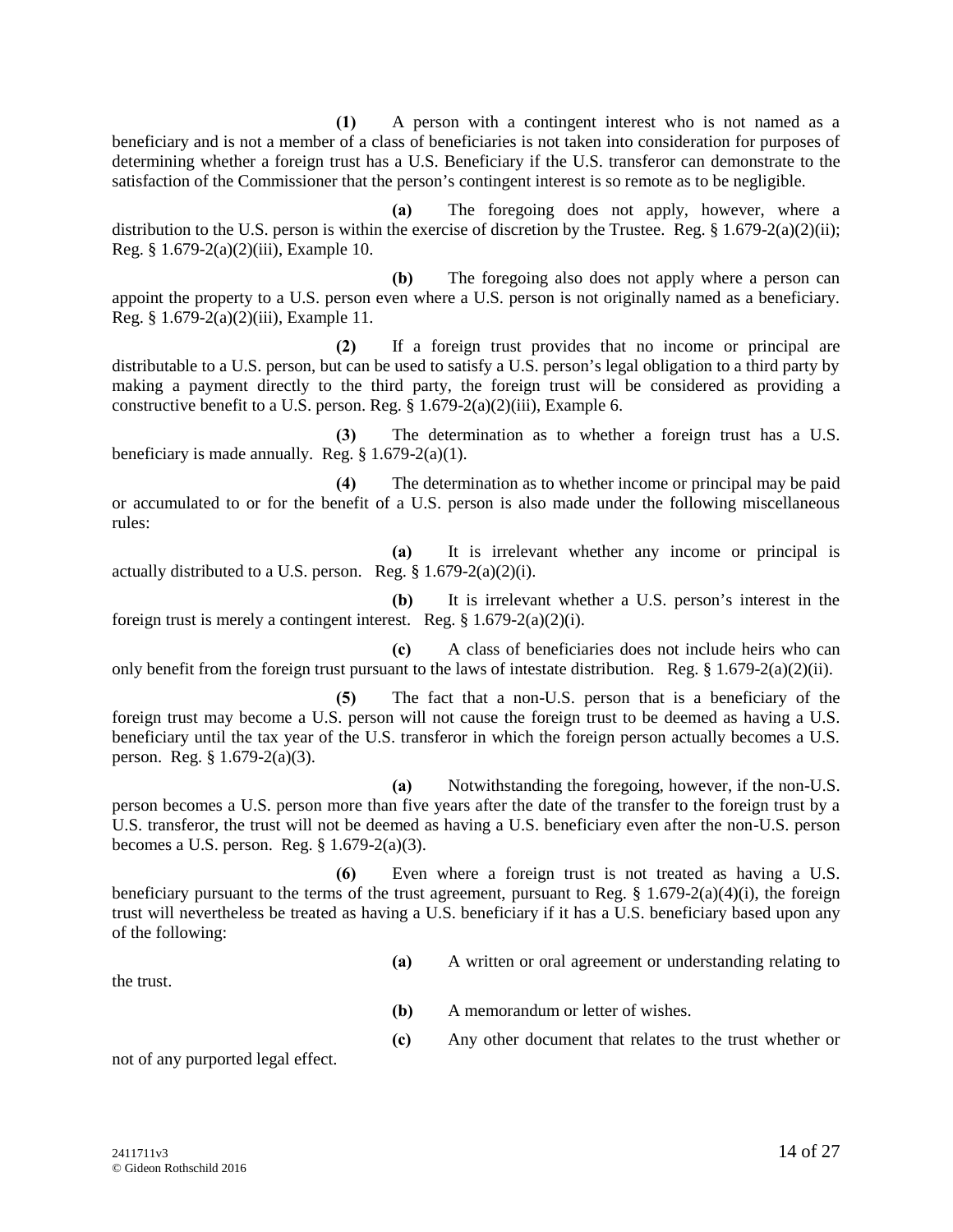**(7)** Similarly, pursuant to Reg. § 1.679-2(a)(4)(ii), a foreign trust can be treated as having a U.S. beneficiary if:

benefit a U.S. person; or

**(b)** The law applicable to the foreign trust may require payments or accumulations of income or principal to or for the benefit of a U.S. person (for example, by judicial reformation), unless the U.S. transferor demonstrates to the satisfaction of the Commissioner that the law is not reasonably expected to be applied or invoked under the facts and circumstances.

**(c)** If the parties to the foreign trust ignore the terms of the trust agreement, or if it is reasonably expected that they will do so.

**(8)** Pursuant to Reg. § 1.679-2(b), a foreign trust will be deemed as having a U.S. beneficiary if the income or principal of the foreign trust is payable to or accumulated for the benefit of:

**(a)** A controlled foreign corporation.

**(b)** A foreign partnership, if a U.S. person is a partner of

**(c)** A foreign trust or estate, if such trust or estate has a U.S.

**(a)** The terms of the foreign trust could be amended to

such partnership.

beneficiary.

**(d)** An intermediary, such as an agent or nominee, or any other means whereby a U.S. person may obtain an actual or constructive benefit.

**(1)** As noted, a transfer by a U.S. transferor to a foreign trust for purposes of IRC § 679 includes any direct, indirect or constructive transfer of property. Reg. § 1.679-3(a).

**(9)** Direct transfers

**(a)** A transfer from a grantor trust to a foreign trust is treated as a transfer by the grantor to the foreign trust. Reg. § 1.679-3(b).

**(10)** Indirect transfers

**(a)** If a U.S. transferor transfers property to an intermediary who then transfers the property to a foreign trust, the U.S. transferor will be deemed as having transferred the property to the foreign trust if one of the principal purposes of the transfers was the avoidance of United States tax. Reg. § 1.679-3(c)(1).

**(b)** Pursuant to Reg. § 1.679-3(c)(2) a principal purpose of avoiding United States tax will be deemed to exist where:

**(i)** The U.S. person is related to a beneficiary of the foreign trust, or has another relationship with a beneficiary of the foreign trust that serves as a reasonable basis for the U.S. person to have transferred property to the foreign trust; or

satisfaction of the Commissioner that:

**(iii)** The intermediary has a relationship with a beneficiary of the foreign trust that establishes a reasonable basis for concluding that the intermediary would make a transfer to the foreign trust;

**(ii)** The U.S. person cannot demonstrate to the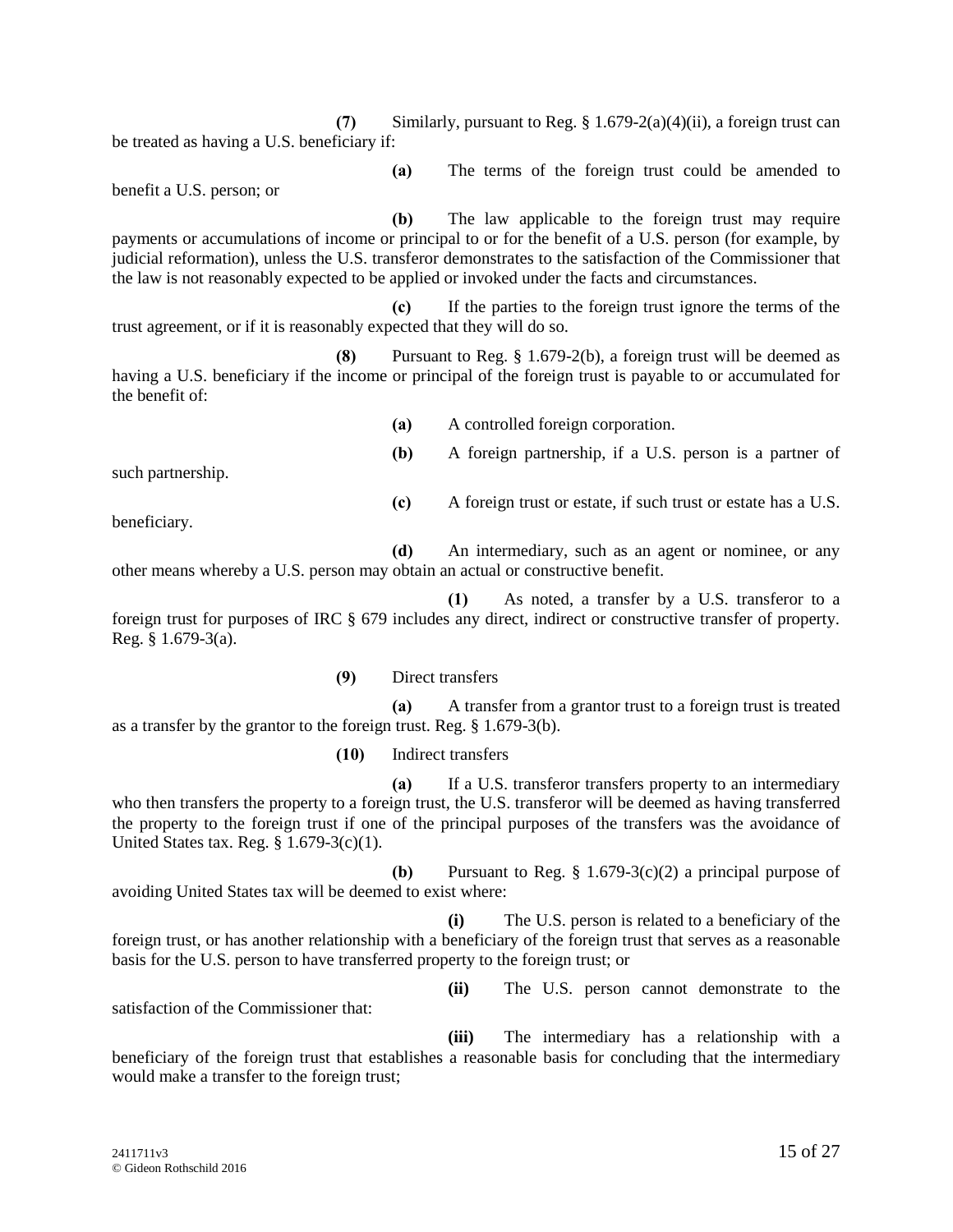the U.S. person;

**(v)** The intermediary is not an agent of the U.S. person under generally applicable United States agency principles; and

**(vi)** The intermediary timely complied with the reporting requirements of IRC § 6048, if applicable.

**(c)** A U.S. transferor will be treated as related to a U.S. beneficiary of a foreign trust if the U.S. transferor and the beneficiary are related for purposes of IRC §  $643(i)(2)(B)$  (which is turn references IRC § 267 and IRC § 707(b)), with certain modifications extending the scope of that section. Reg.  $\S 1.679-3(c)(4)$ .

**(d)** If it is determined that a U.S. person transferred property to a foreign trust through an intermediary, the intermediary is generally treated as an agent of the U.S. transferor and, consequently, the transfer is deemed as having been made only when the property is transferred by the intermediary to the foreign trust. Reg.  $§ 1.679-3(c)(3)(i)$ .

**(e)** In contrast, a special determination by the commissioner, or a special showing by the taxpayer, is required to treat the intermediary as an agent of the foreign trust (which would have the effect of treating the transfer as having been made upon receipt of the property by the intermediary. Reg.  $\S$  1.679-3(c)(3)(ii).

**(11)** Constructive transfers

**(a)** A constructive transfer includes any assumption or satisfaction of a foreign trust's obligation to a third party. Reg. § 1.679-3(d).

**(b)** If a U.S. person that is a related person with respect to a foreign trust guarantees an obligation of the foreign trust, the guarantee is deemed to be a transfer falling under IRC § 679. Reg. § 1.679-3(e).

**(c)** If a U.S. person is a related person with respect to a foreign trust, a transfer by the U.S. person to an entity which is owned in whole or in part by a foreign trust is deemed to be a transfer by the U.S. person to the foreign trust unless the U.S. person can demonstrate to the satisfaction of the Commissioner that the transfer is properly attributable to an ownership interest in the entity by the U.S. person. Reg. § 1.679-3(f).

**5.** Exceptions to the general rule

**a.** Reg. § 1.679-4(a) enumerates four exceptions to the general rule that a U.S. transferor of property to a foreign trust will be treated as the owner of the portion of the trust attributable to his transfer if there is a U.S. beneficiary of any portion of the trust. Those exceptions are as follows:

transferor.

**(1)** A transfer to a foreign trust by reason of the death of the U.S.

**(2)** A transfer to various tax exempt foreign trusts described in IRC § 402(b) (addressing the taxability of employees' nonexempt trusts), IRC § 404(a)(4) (addressing stock bonus, pension and profit-sharing trusts organized outside the United States), or IRC § 404A (addressing foreign deferred compensation plan trusts).

**(3)** A transfer to a foreign trust that has received a ruling or a determination letter (which has neither been revoked nor modified) whereby the Internal Revenue Service has recognized the foreign trust's tax exempt status under IRC  $\S 501(c)(3)$ .

**(iv)** The intermediary's actions were independent of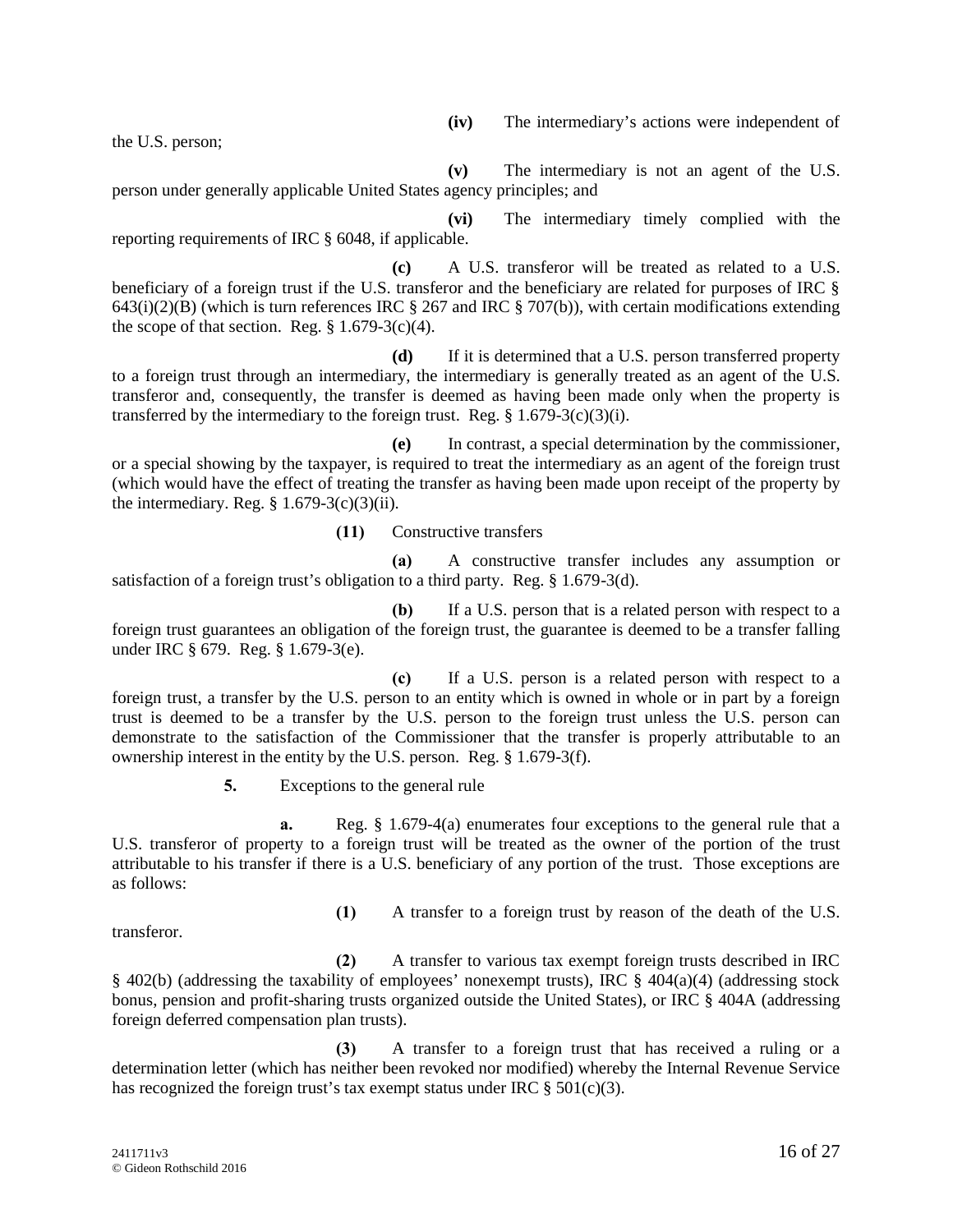**(4)** A transfer to a foreign trust to the extent that it is for fair market

value.

**(a)** A transfer is for fair market value only to the extent of property received from the trust, services rendered by the trust or the right to use property of the trust.  $Reg.1.679-4(b)(1)$ 

**(b)** An interest in the trust is not property received from the trust for this purpose.  $\text{Reg.1.679-4(b)}(1)$ .

**b.** Pursuant to Reg.  $\S$  1.679-4(c), in determining whether fair market value is received upon a transfer by a U.S. person to a foreign trust, certain obligations are not taken into account. Pursuant to Reg. § 1.679-4(d) "qualified obligations" are obligations which meet the following criteria:

- **(1)** The obligation is pursuant to an express written agreement;
- **(2)** The term of the obligation does not exceed five years;

**(a)** As a consequence, an obligation which is payable "on demand" necessarily cannot be a "qualified obligation." Reg. § 1.679-4(d)(7), Example 1.

**(b)** If, while the obligation remains outstanding, a new obligation is, directly or indirectly, issued to the U.S. transferor by the foreign trust, the original obligation will be deemed to have the maturity date of the subsequent obligation. Reg. § 1.679-4(d)(2).

dollars;

**(3)** All payments on the obligation must be denominated in U.S.

**(4)** The yield to maturity may not be less than 100 percent of the applicable Federal rate and not greater than 130 percent of the applicable Federal Rate;

**(5)** The U.S. transferor must extend the period for assessment of any income or transfer tax attributable to the transfer to a date not earlier than three years after the maturity date of the obligation (unless the maturity date does not extend beyond the current year); and

**(6)** The U.S. transferor reports the loan, including principal and income payments, on Form 3520 for every year that it is outstanding.

# **H. Pre-immigration trusts**

**1.** If a non-resident alien transfers property to a foreign trust, and the non-resident alien then becomes a U.S. person within five years of the transfer, the transfer will be deemed as having been made on the date on which the non-resident alien became a U.S. person. Reg. § 1.679-5(a).

**2.** For this purpose, if a non-resident alien is treated as the grantor of a foreign trust under the grantor trust rules, and subsequently ceases to be so treated, the non-resident alien will be deemed to have transferred the property to the foreign trust on the date that the non-resident alien ceases to be treated as the grantor of the foreign trust. Reg. § 1.679-5(b).

# **I. Outbound migration of domestic trusts**

**1.** If a U.S. person transfers property to a domestic trust and that trust subsequently becomes a foreign trust during such person's lifetime, such person will be treated as a U.S. transferor and is deemed to have transferred the property to the trust on the date that the domestic trust becomes a foreign trust. Reg. § 1.679-6.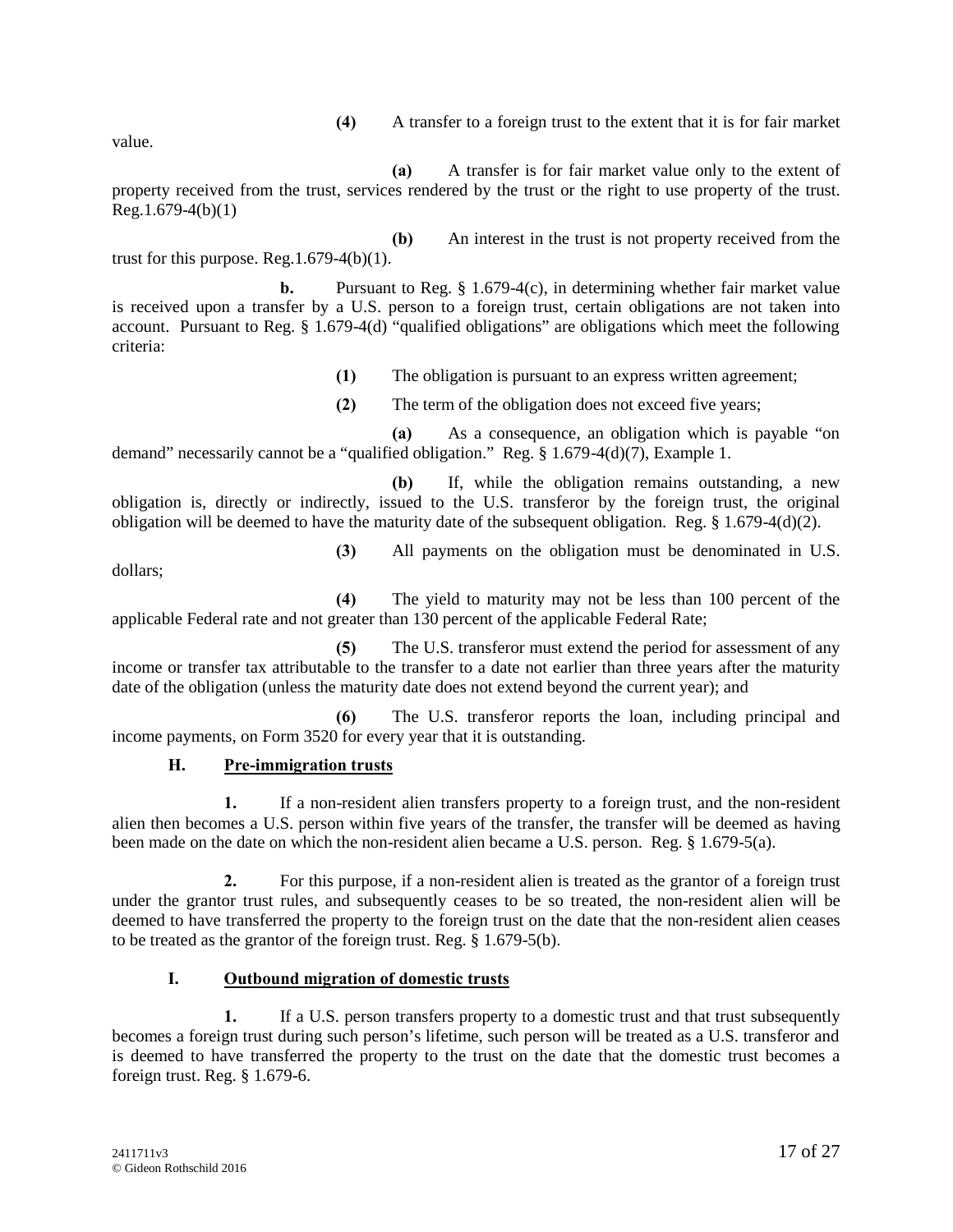#### **J. Transfers to foreign trusts**

**1.** Prior to the Taxpayer Relief Act of 1997, an excise tax equal to thirty five (35%) percent of unrecognized gain was imposed on the transfer of property by a United States person to, *inter alia*, a foreign trust. See §§ 1491 through 1494 (repealed).

**2.** The Taxpayer Relief Act repealed the excise tax of IRC § 1491 and substituted in its place §684 which imposes a capital gains tax upon such transfers.

**3.** The general rule of IRC § 684 and the Regulations thereunder is one of immediate gain recognition upon the transfer of appreciated property by a United States person to a foreign trust. Reg. § 1.684-1(a)(1).

**a.** Reg.  $\S 1.684-1(a)(1)$  also provides that the amount of gain recognized is determined on an asset-by-asset basis; presumably to foreclose the possibility of the United States person who is transferring property to a foreign trust from negating the effect of the statute by offsetting unrecognized gain in some assets against unrecognized losses in other assets.

**b.** Similarly, Reg. § 1.684-1(a)(2) prevents a United States person from recognizing loss on the transfer of depreciated property to a foreign trust.

**c.** Like Reg. § 1.684-1(a)(1), Reg. § 1.684-1(a)(2) also provides that "…a U.S. person may not offset gain realized on the transfer of an appreciated asset to a foreign trust or foreign estate by a loss realized on the transfer of a depreciated asset to the foreign trust or foreign estate."

**4.** The fact that the United States person transferring property to the foreign trust might otherwise have been able to defer the recognition of gain (for example, via an installment sale of the property to the foreign trust) does not defeat the rule of IRC § 684 requiring the immediate recognition of gain. See, e.g., Reg. § 1.684-1(d), Examples 4 and 5.

**5.** The rule of IRC § 684 requiring the immediate recognition of gain applies regardless of whether the transfer by a United States person to a foreign trust is direct, indirect or constructive. Reg. § 1.684-2(a).

**a.** Reg. § 1.679-3(c), discussed *supra*, applies to determine if a transfer to a foreign trust or foreign estate, by any person, is treated as an indirect transfer by a United States person to the foreign trust.

**(1)** Examples of Indirect Transfers under Reg. § 1.684-2(b)(2):

**(a)** A United States person creates and funds a foreign trust. In a subsequent year, and pursuant to a plan the principal purpose of which is to avoid the application of IRC § 684, the United States person transfers to his brother, a non-resident alien of the United States, additional property which the brother then transfers to the foreign trust. Pursuant to Reg. § 1.684-2(b)(2), Example 1, the United States person is treated as having transferred the property to the foreign trust.

**(b)** A United States person creates and funds a foreign trust. In a subsequent year the United States person transfers to his brother, a non-resident alien of the United States, additional property. Three years later, the brother transfers the property to the foreign trust and the United States person is unable to demonstrate to the satisfaction of the Commissioner pursuant to Reg.  $§ 1.679-3(c)(2)(ii)$  that the brother acted independently of the United States person in effecting the subsequent transfer to the foreign trust. Pursuant to Reg. § 1.684-2(b)(2), Example 2, the United States person is treated as having transferred the property to the foreign trust.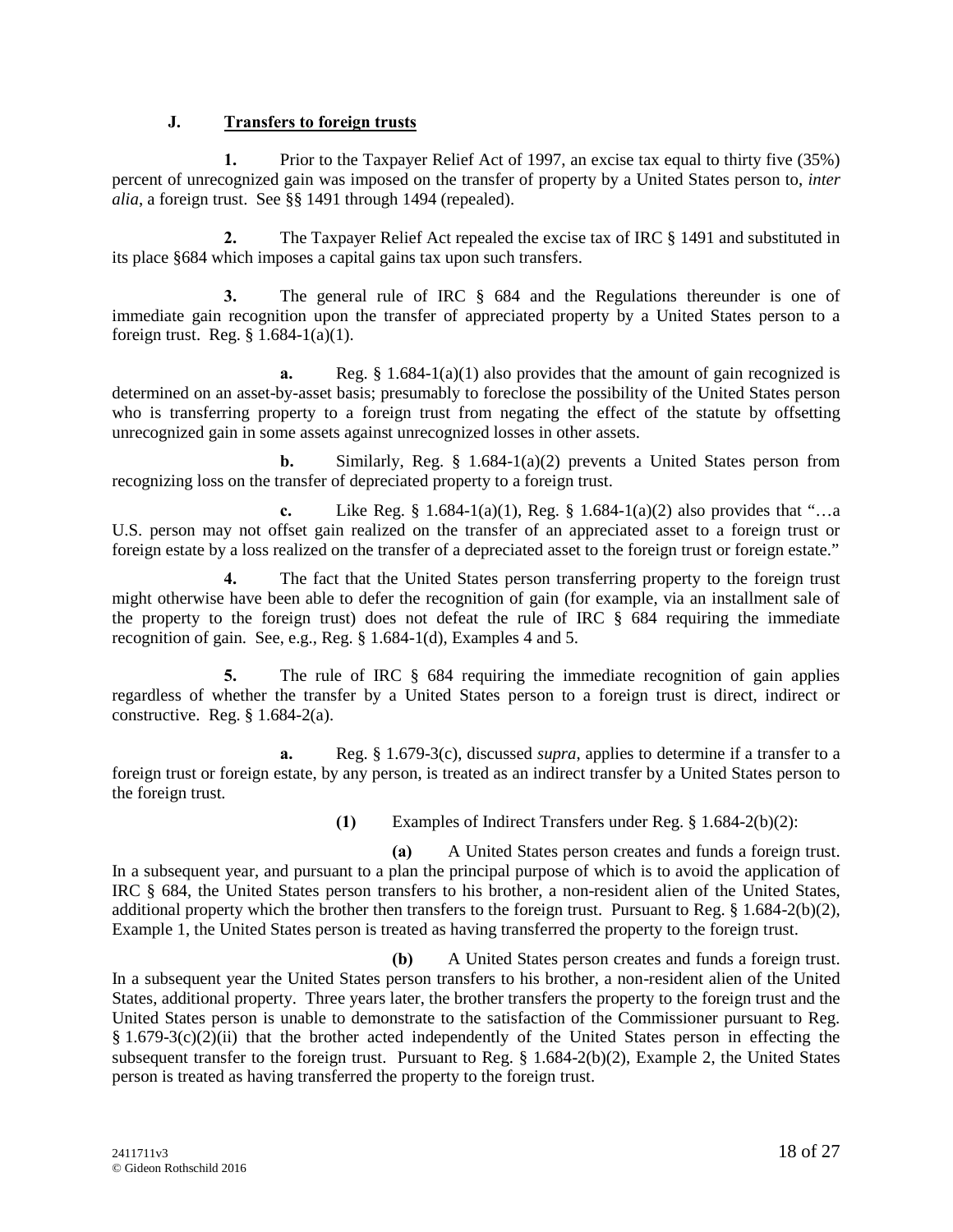**b.** Whether a constructive transfer has occurred is determined pursuant to Reg. § 1.679-3(d), discussed *supra*. Reg. § 1.684-2(c).

**c.** Where property is transferred from a trust deemed owned by a United States person to a foreign trust, the transfer is treated as if it had been made from the owner of that trust to the foreign trust. Reg.  $\S$  1.684-(2)(d).

**d.** A similar rule applies where the trust which was deemed owned by a United States person is no longer deemed as though owned by a United States person. Reg. § 1.684-  $1(2)(e)$ .

**(1)** A trust might fail to continue to be deemed as though owned by a United States person by reason of the death of the last United States beneficiary.

**(2)** In the alternative, a trust might fail to continue to be deemed as though owned by a United States person by reason of the death of the grantor of the trust who was a United States person.

3(c), *infra*.

**(a)** Note, however, the possible application of Reg. § 1.684-

**(3)** A transfer of property by a United States person to an entity owned by a foreign trust is the equivalent of a transfer of property by a United States person to a foreign trust for purposes of IRC  $\S$  684. Reg.  $\S$  1.684-2(f).

**(4)** If a United States person transfers property to a domestic trust which subsequently becomes a foreign trust, the trust is treated as having transferred all of its assets to a foreign trust and is required to recognize gain on the transfer pursuant to Reg. § 1.684-1(a). Reg. § 1.684- 4(a).

**(a)** The transfer is deemed as having occurred on the date that the trust becomes a foreign trust, but immediately before that occurrence. Reg. § 1.684-4(b).

**(b)** A domestic trust which is inadvertently converted to a foreign trust within the meaning of Treas. Reg.  $\S 301.7701(d)(2)$  may avoid the recognition of gain by complying with the procedures set forth under Treas. Reg. § 301.7701-7(d)(2) necessary to remain a domestic trust.

**6.** Notwithstanding the foregoing, however, the Regulations provide four important exceptions to the general rule of immediate gain recognition. Those exceptions are as follows:

**a.** A transfer to a foreign trust which is a grantor trust pursuant to IRC § 671. Reg. § 1.684-3(a).

**b.** A transfer to a foreign trust which has received an exemption ruling under IRC 501(c)(3). Reg. § 1.684-3(b).

**c.** A transfer by a United States person to a foreign trust by reason of the death of the United States person if the property is included in the United States person's gross estate for United States federal estate tax purposes and the basis of the property in the hands of the foreign trust is stepped-up pursuant to IRC  $\S 1014(a)$ . Reg.  $\S 1.684-3(c)$ .

**(1)** This provision is significant, notwithstanding the fact that it seems obvious that property with a stepped-up basis cannot be the source of a capital gain. This is because IRC § 684(c) provides that a trust which is not originally a foreign trust, but which later becomes a foreign trust, is considered as having transferred all of its assets to a foreign trust *immediately* before the trust became a foreign trust. Where it is the death of the United States person that triggers the transfer of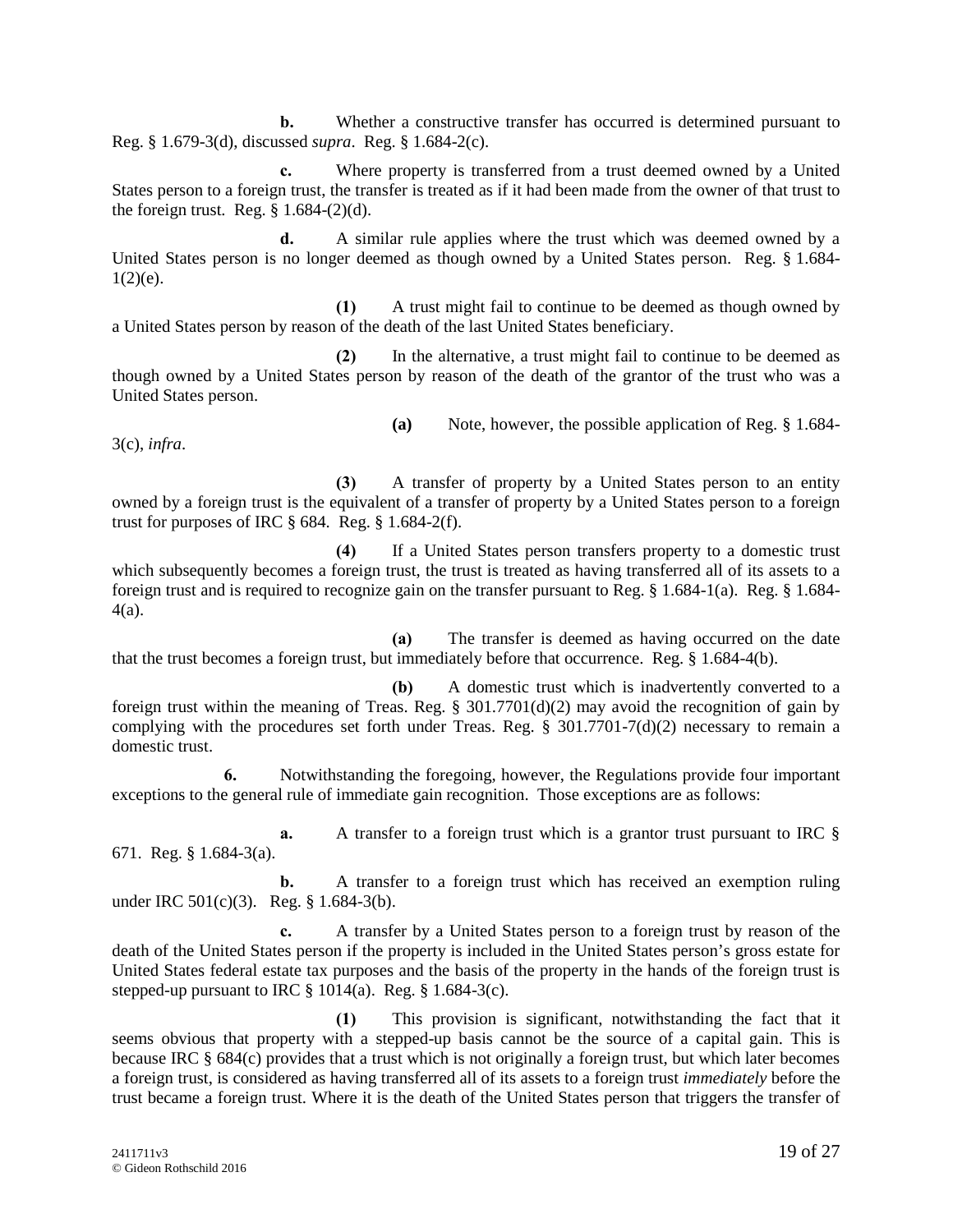property to a foreign trust (most often pursuant to IRC  $\S$  684(b)), a deemed transfer of property immediately before the trust became a foreign trust would, absent Reg. § 1.684-3(c), otherwise seem to preclude application of IRC § 1014(a).

**d.** A transfer to an unrelated foreign trust in exchange for the property's fair market value. Reg. § 1.684-3(d).

 $1.671-2(e)(2)(ii)$ .

**(1)** For this purpose, fair market value is defined under Treas. Reg. §

**e.** A distribution to a foreign trust by an non-trust entity which is owned, in whole or in part, by the foreign trust. Reg. § 1.684-3(e).

**7.** If a domestic trust becomes a foreign trust during the U.S. grantor's life the trust will continue to be a grantor trust under IRC §679. If, however, the trust becomes a foreign trust upon the death of the U.S. grantor or if it has no U.S. beneficiaries and is not treated as owned by another person within the meaning of IRC  $\S671$ , the trust will be treated as having transferred its assets to a foreign trust under IRC §684(c) and such transfer shall be treated as a sale of its assets for an amount equal to their fair market value.

**a.** Note that under EGGTRA, IRC §684 was amended to provide that transfers made after December 31, 2009 by U.S. persons to nonresident aliens (excluding lifetime transfers) will also be treated as a sale.

**b.** Regs.  $\S1.684-1(a)(2)$  prohibits the recognition of losses and does not permit an offset against any gain realized.

**c.** An exception is provided under Reg. §1.684-3 (c) for transfers by reason of death of the U.S. grantor if such property is included in the gross estate of the transferor and the basis is determined under §1014(a).

# **VI. USE OF DOMESTIC-SITUS TRUSTS FOR NON-U.S. BENEFICIARIES.**

# **A. Non-tax reasons**

**1.** The grantor and/or the non-US beneficiaries may be domiciled in civil law jurisdictions, thereby precluding the establishment of a trust under the law of such familiar jurisdictions.

**2.** The United States likely provides a more stable political and economic environment for the trust.

**3.** The law of trusts in the States is well established and contains modern concepts such as Prudent Investor standards and Unitrust provisions.

**4.** A number of States within the United States permit a trust to continue in perpetuity.

**5.** All States within the United States recognize spendthrift trust protections vis-à vis a beneficiary's creditors (and most without any significant limitations whatsoever); a small minority of States even extend spendthrift trust protections to the settlor of the trust.

**6.** A United States corporate trustee or investment manager may provide greater sophistication, lower fees, and greater economies of scale than tax haven institutions.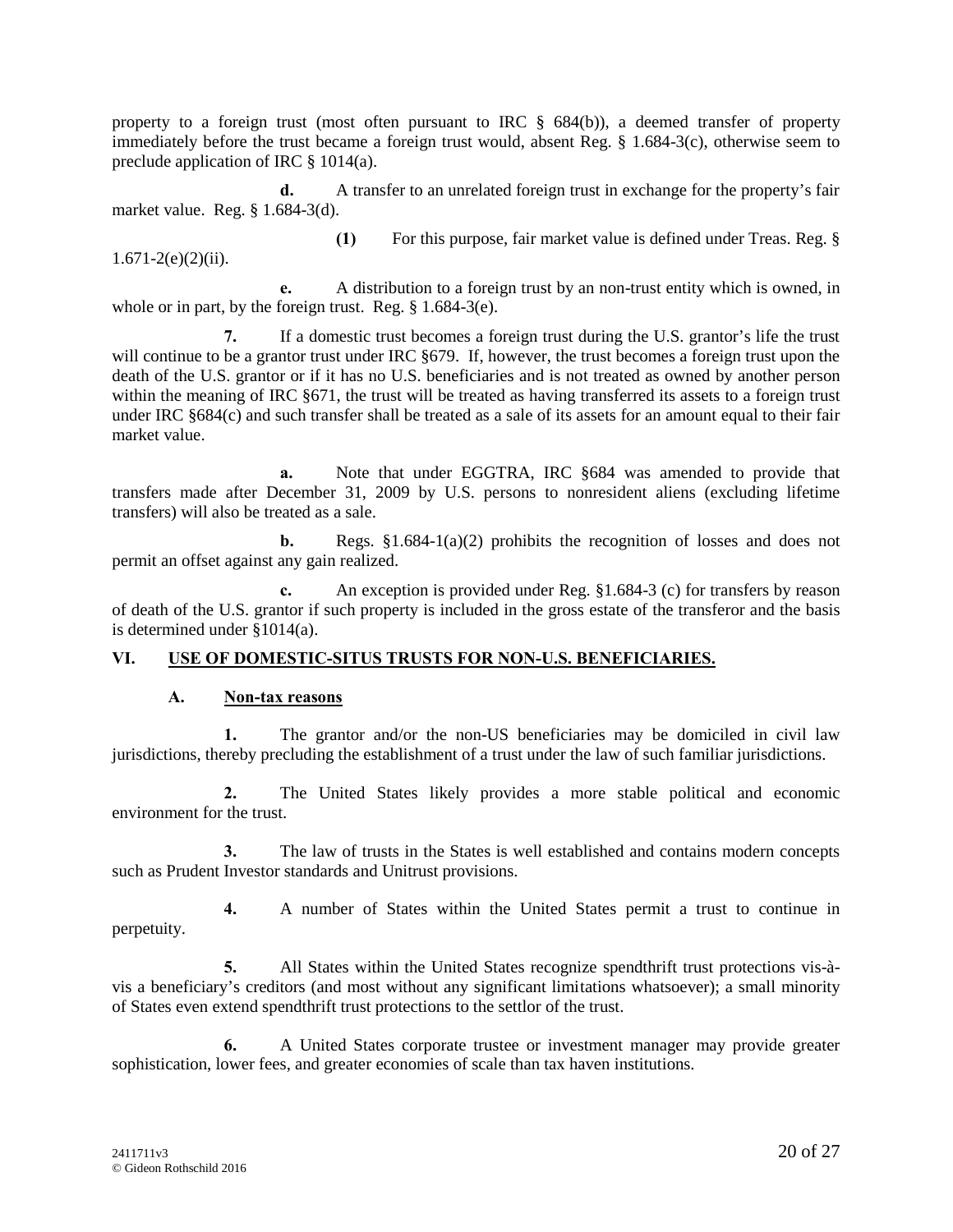**7.** If the trust is a grantor trust with a NRA grantor, or if the trust has chosen investments situated in the United States, the fact that the trust is a domestic trust does not result in any greater exposure to United States income or estate tax than if the trust were a foreign-situs trust (at least while the NRA grantor is alive) provided it is a foreign trust pursuant to IRC  $\S 7701(a)(31)$ . It is fairly easy to structure the trust to be a foreign trust by giving a non-U.S. person the power to make one or more "substantial decisions." This can be accomplished by designating a foreign trust protector.

**8.** The United States is not on the OECD "Blacklist" and the trust would not raise tax haven suspicions.

# **VII. REPORTING REQUIREMENTS.**

# **A. Beneficiaries of foreign trusts and U.S. recipients of foreign gifts**

**1.** Under § 6039F, foreign gifts received by a U.S. person which in the aggregate exceed \$10,000 (indexed) for the taxable year are to be reported by the recipient to the IRS on Form 3520. For this purpose, "foreign gift" means any amount received from a non-U.S. person which the recipient treats as a gift or bequest. If a gift is not reported on Form 3520, the tax consequences of the receipt of the gift shall be determined by the IRS. In addition, the recipient is subject to a penalty equal to 5% of the value of the gift for each month in which the gift is not reported (not to exceed 25%). However, a foreign gift does not include any distribution to which § 6048(c) applies. Under § 6048(c), a U.S. person who receives a distribution, directly or indirectly, from a foreign trust is required to report on Form 3520 the name of the trust, the aggregate amount of distributions received during the taxable year, and such other information as the Secretary may prescribe. If the U.S. beneficiary fails to report the distribution, he or she will be subject to a 35% penalty on the gross amount of the distribution.

**2.** Notice 97-34 provides guidance on the application and interaction of IRC § 6039F and IRC § 6048(c). Under both sections, the gift or distribution is required to be reported if it is either actually or constructively received. Also, if a beneficiary receives a payment from a foreign trust in exchange for property transferred or services rendered to the trust, and the fair market value of the payment received exceeds the fair market value of property exchanged or services rendered, the excess will be deemed a distribution that must be reported under § 6048(c). Finally, reporting is required under both sections only if the U.S. person knows or has reason to know that the trust is a foreign trust or that the donor is a foreign donor.

**3.** As to the interaction of §§ 6039F and 6048(c), the recipient of a distribution from a foreign trust will likely have to report solely under §6048(c). Notice 97-34 states that if a foreign trust makes a distribution to a U.S. beneficiary, the beneficiary should report the amount as a distribution from the trust under § 6048(c), rather than as a gift under § 6039F. Finally if the gifts are received from a foreign individual (and not a trust or entity) the disclosure of required information reporting threshold is increased to \$100,000 in aggregate gifts.

**4.** Penalties for Failure to Provide Information - Substantial penalties under §§ 6677 and 6039F(c) apply if information required by §6048 or §6039F is not reported or is reported inaccurately. Generally, the penalty depends on the "gross value" or "gross amount" of the property involved.

**5.** Penalties under §§ 6677(a) and 6039F will not be imposed if the failure to file was due to reasonable cause and not willful neglect. A taxpayer will not have reasonable cause merely because a foreign country would impose a civil or criminal penalty on the trustee (or other person) for disclosing the required information. Also, under Notice 97-34, refusal on the part of a foreign trustee to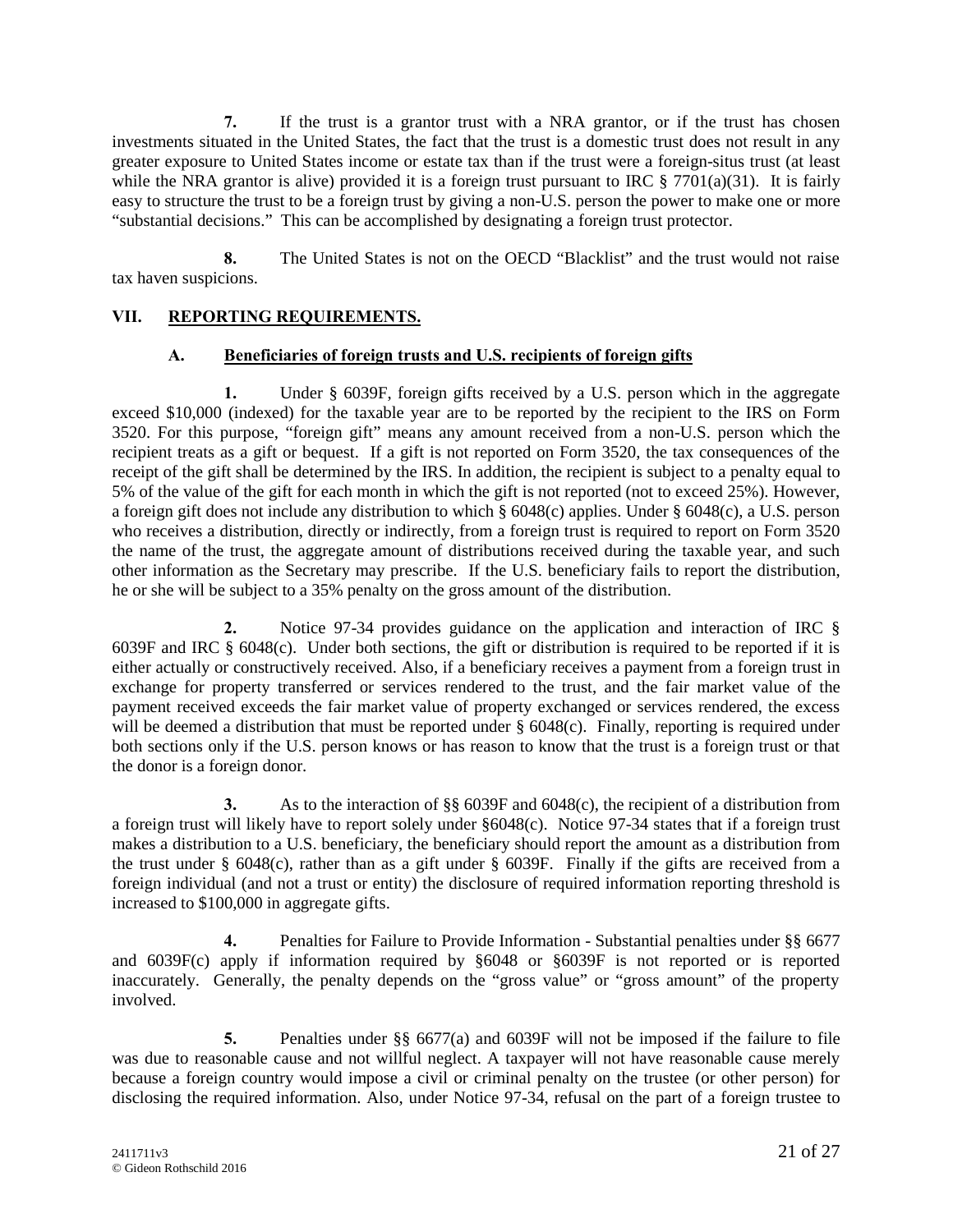provide information for any other reason, including difficulty in producing the required information or provisions in the trust instrument that prevent the disclosure will not be considered reasonable cause.

#### **B. Statement of specified foreign financial assets**

**1.** Form 8938 is required to be filed by US individuals, beginning in years ending in 2011 (and certain other taxpayers for later years).

**2.** Form 8938 is due with the individual's income tax return and has a minimum filing threshold of \$50,000 of aggregate value of foreign financial assets, which amount varies depending on the individual's marital status and residence.

**3.** Specified foreign financial assets includes stocks in foreign entities, other securities and financial instruments issued by non-U.S. person, and interests in foreign trusts or estates if the U.S. person knows (or has reason to know) of the existence of the interest.

**4.** Information required to be reported includes the date of acquisition, sale, amount of income, deductions and credits and a listing of which returns such amounts were reported.

**5.** The scope of assets required to be reported is broader than those required under the FBAR rules, which, for example, do not require reporting foreign mutual funds, hedge funds or other private equity funds.

# **C. U.S. grantors of foreign trusts**

**1.** Foreign Trust Reporting - Once a trust is deemed to be a foreign trust additional forms must be filed. These include Department of the Treasury Form TDF 90-22.1 and IRS Forms 56, 3520, 3520-A and Customs Form 4970. Reporting requirements for years ending after August 20, 1996 are imposed on the grantor and U.S. beneficiaries receiving distributions therefrom. The information required to be reported must generally include: (1) the amount of money or other property (if any) transferred to the trust and (2) the identity of the trust and of each trustee and beneficiary. Any person who fails to comply with the reporting requirement with respect to a transfer occurring after August 20, 1996, will be subject to a 35 percent penalty of the gross value of the property transferred.

**a.** Notice 97-34 explains the types of gratuitous transfers to foreign trusts that must be reported on Form 3520, the treatment of certain trust obligations as transfers, the interaction of the reporting requirements under § 6048 and former § 1491, and the exemption from reporting for transfers involving deferred compensation and charitable trusts. A gratuitous transfer is any transfer other than: (1) a transfer for fair market value or (2) a corporate or partnership distribution. However, a transfer of property to a trust may be considered a gratuitous transfer without regard to whether the transfer is a gift for gift tax purposes. Thus, incomplete gifts will also be required to be reported.

**b.** Form 3520 is to be filed by the U.S. grantor of a foreign trust on an annual basis to report any transfers to the trust that occurred during the taxable year. After having made a transfer, the grantor must continue to file Form 3520 every year, even for those years when no transfer is made. The form is due on the same date as the taxpayer's personal income tax return, including any extensions, and should be attached to such income tax return. A copy of the Form 3520 must also be filed with the Philadelphia Service Center.

**(1)** If a husband and wife both have made transfers to the same foreign trust, they may file a joint Form 3520 provided that they also file a joint income tax return.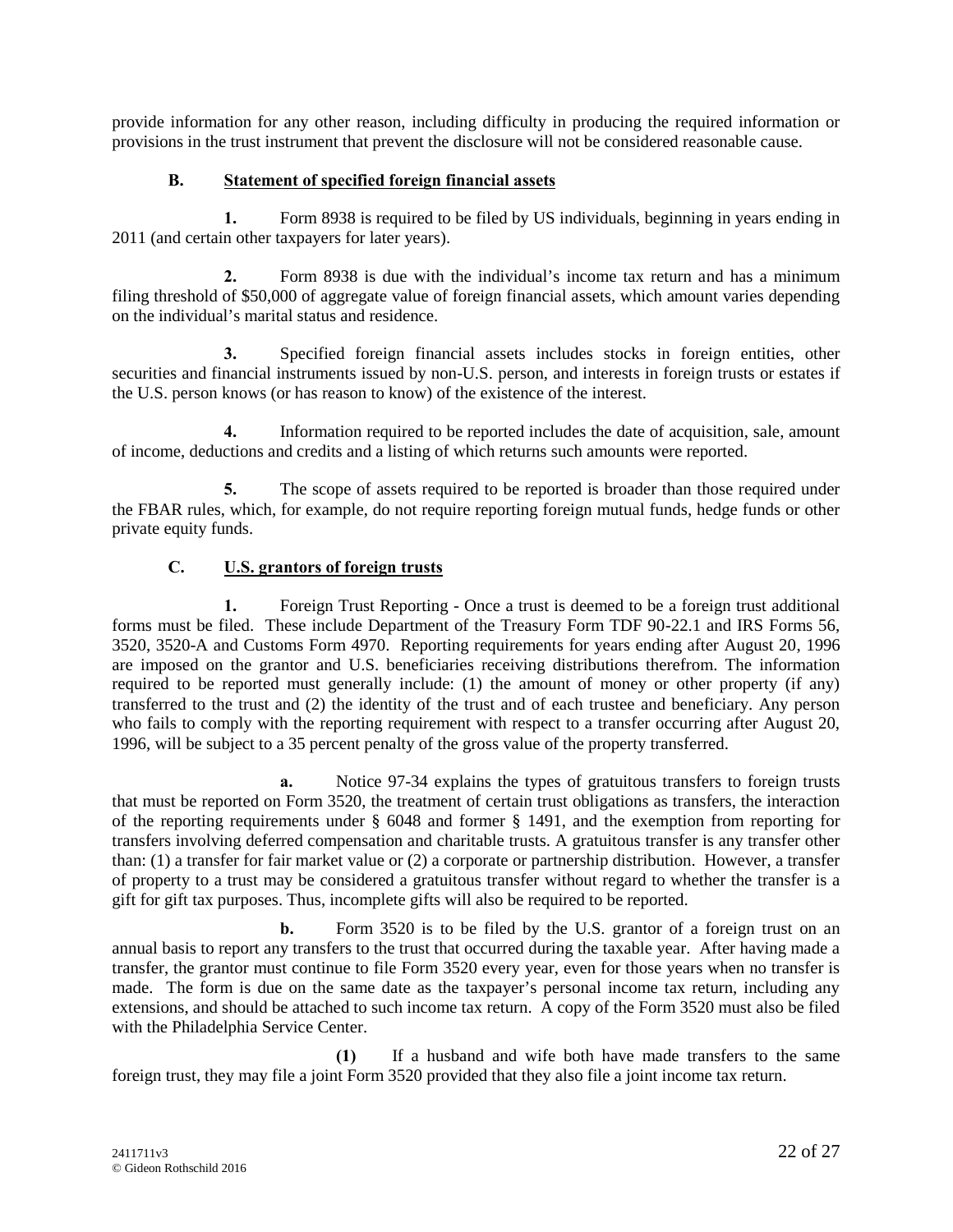**c.** Each U.S. person treated as an owner of a foreign trust under the grantor trust rules is responsible for ensuring that the foreign trust: (1) files an annual return on Form 3520-A setting forth a full and complete accounting of all trust activities and operations for the year, the name of the U.S. agent for the trust, and other relevant information; and (2) furnish such information as the Secretary may prescribe to each U.S. owner and U.S. beneficiary of the trust. If the trust does not furnish this information, the U.S. owner is subject to a penalty equal to 5 percent of the gross value of the portion of the trust's assets treated as owned by that person.

**(1)** Form 3520-A requires, among other things, the trust to send a "Foreign Grantor Trust Ownership Statement" to each U.S. owner and a "Foreign Grantor Trust Beneficiary Statement" to each U.S. beneficiary who received a distribution from the trust during the taxable year. These statements form part of the "Foreign Grantor Trust Information Statement," which must be attached to Form 3520-A.

**(2)** Form 3520-A must be filed with the Philadelphia Service Center by the 15th day of the third month following the end of the trust's taxable year. Copies of the owner and beneficiary statements must be furnished to the U.S. owners and beneficiaries by the same date. An extension of time to file Form 3520-A and the statements may be requested on Form 2758.

**2.** Appointment of U.S. Agent - The owner of a foreign grantor trust must ensure that the trust makes a return stating the name of the U.S. agent for the trust for purposes of applying §§ 7602, 7603, and 7604 with respect to a request by the IRS to examine records or produce testimony, or issue a summons for such records or testimony. Any U.S. citizen, resident alien, or domestic corporation (including a U.S. grantor or U.S. beneficiary of a foreign trust) may act as the U.S. agent of the trust In general, failure to have an information agent appointed generally gives the IRS wide discretion to estimate the trust's income and send the grantor a corresponding tax bill.

#### **VIII. PRE-IMMIGRATION PLANNING.**

#### **A. Planning to minimize U.S. taxes**

**1.** Where a NRA settles a foreign trust, IRC  $\S$  679(a)(4) provides that the settlor is treated as the owner for U.S. income tax purposes of any transfer (including undistributed income therefrom) made within 5 years of becoming a U.S. resident of trust has or may have U.S. beneficiaries.

**a.** If the transfer to the trust were made more than 5 years prior to establishing U.S. residency, the settlor would be taxed on trust income only if the trust was a grantor trust (under § 671-679).

**2.** Realize all gains on appreciated securities prior to establishing residency. Realization of losses should be deferred until after residency is established

**3.** Make gifts to NRA spouse before residency to avoid subsequent limitation of \$100,000 (indexed) per year and QDOT requirements

**4.** Consider transfers to irrevocable trusts to remove from donor's estate

**a.** Grantor can remain discretionary beneficiary if assets are not subject to creditors of grantor under local law (e.g., Nevis, Cook Islands).

**5.** Consider offshore life insurance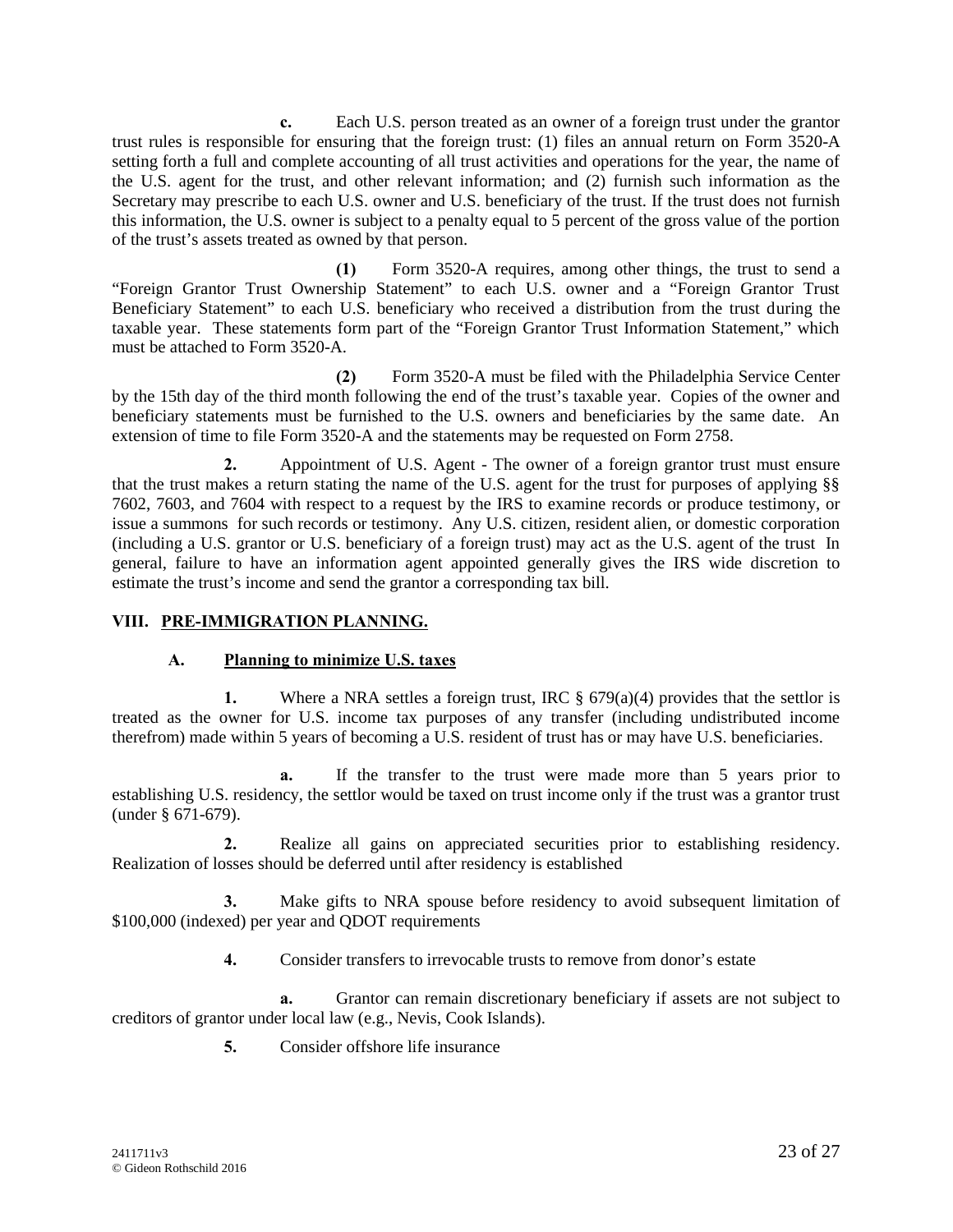**a.** To obtain favorable tax benefits it must qualify as life insurance under IRC §7702 and comply with the diversification rules of §817 and investors control rules.<sup>5</sup>

- **(1)** Must meet either the
	- **(a)** Cash value accumulation test; or
	- **(b)** Guideline premium limitation.
- **b.** No income tax on cash value build up.

**c.** Can withdraw/borrow principal tax-free (except for Modified Endowment Contracts).

**d.** Allows for accumulation during U.S. residency period.

**6.** Convert foreign trust to U.S. trust or retain foreign status

**a.** Maintaining foreign trust status exposes trust to accumulation penalty and other tax consequences, including reporting requirements.

**b.** However, if client expects to leave the U.S. in the future, it may be advisable to retain foreign trust status and pay out current income while a U.S. resident or purchase life insurance to defer tax and accumulation charge.

#### **IX. EU SUCCESSION REGULATION (NO. 650/2012)**

#### **A. Uniform approach to succession in EU**

**1.** EU Regulation covers the transfer of property at death that would otherwise be subject to forced heirship or other succession laws.

**2.** EU Regulation comes into effect from August 17 2015 in all EU member states except UK, Ireland and Denmark.

**3.** The court of each member state in which decedent has his/her "habitual residence" at time of death has jurisdiction on succession as a whole (Article 4).

**4.** The law applicable to succession as a whole shall be the law of the state in which decedent had his/her habitual residence.

**5.** Decedent can have law of another jurisdiction apply provided he/she chooses the law of the state whose nationality he/she possesses at time of Will execution or at time of death (Article 22).

**6.** EU Regulation does not apply national laws regarding taxation, *inter vivos* gifts, trusts and matrimonial property regimes.

<sup>5</sup> *See Webber v. Commisioner*, No. 14336-11 (U.S. Tax Court, June 30, 2015), where income of private placement life insurance was held taxable due to investor control.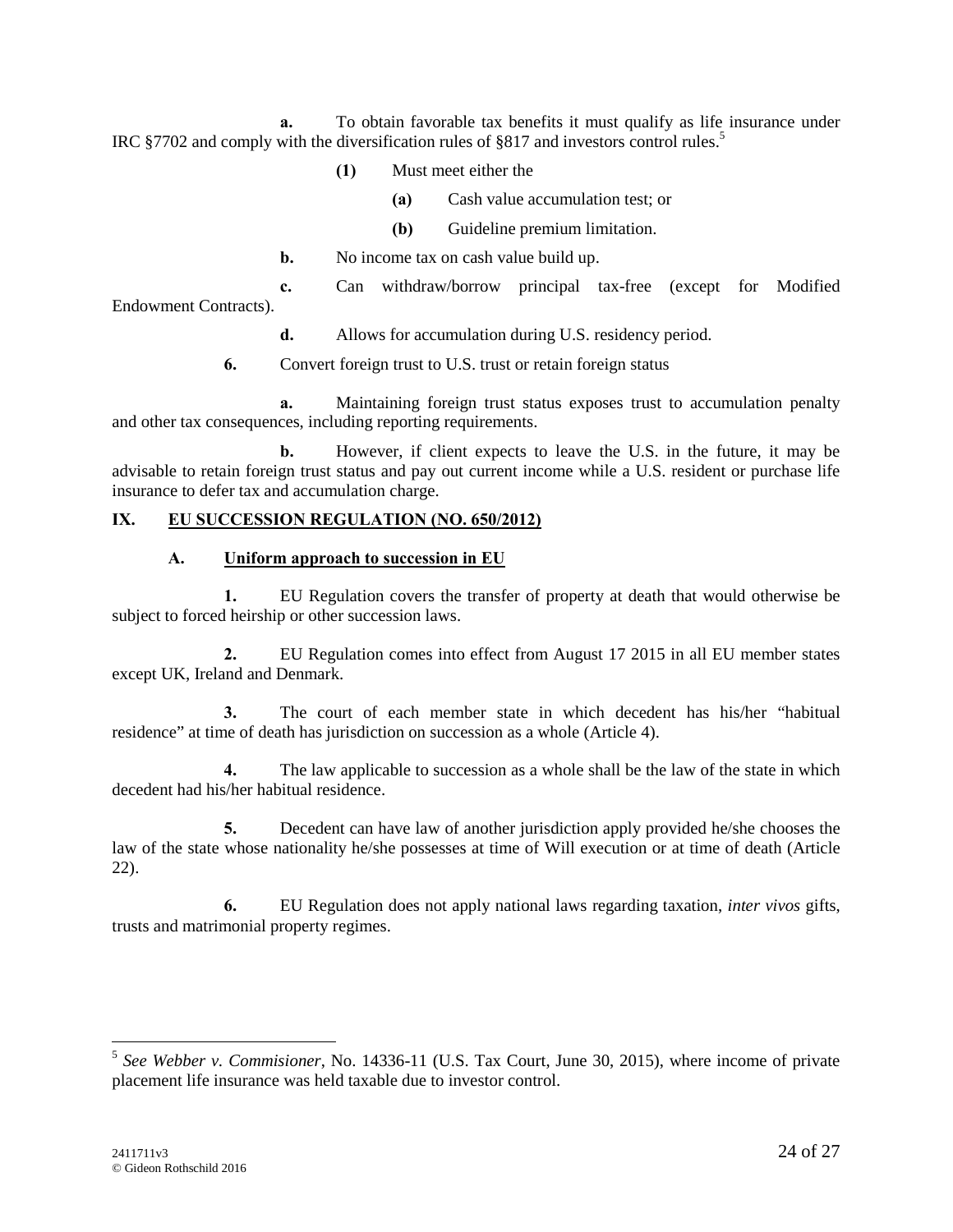#### **B. Habitual residence**

**1.** Though not defined in the Regulations, the Preamble provides that all relevant facts be taken into account to determine the place in which the "close and stable" connection existed.

**a.** Center of interests, country of nationality or location of assets are all relevant in determining habitual residence.

**b.** Even if a U.S. citizen moves to the EU to work, if he maintains assets and social life in the U.S., his habitual residence can still be the U.S.

# **C. Effect on planning for U.S. citizens with assets in EU states**

**1.** The courts where the U.S. citizen had a habitual residence has jurisdiction to rule on decedent's succession as a whole regardless of where his/her assets are located.

**2.** If the U.S. citizen does not want a court of the EU state to rule on matters regarding U.S. property, consider having separate Wills for property in the U.S. and for EU property.

**3.** An exception to the general rule of using the law of habitual residence authorizes a testator to select the law of his/her nationality to govern the succession as a whole (Article 22).

**a.** The choice must be made in a Will and if the testator selects U.S. law, that law will govern all property including EU assets.

**b.** Choice of law is limited to the testator's nationality at time of Will execution or at death.

**c.** Choice of law will also apply to validity of Will.

**d.** Exception to the foregoing applies (i) to immovable property or other assets in an EU state which is subject to special rules based on economic or family considerations (Article 30) and (2) "in rem" property rights under the law of a member state (Article 1.2).

**4.** Since Regulation refers to the law of one's nationality, it is unclear, in the case of a U.S. citizen, which law governs the disposition since the laws differ among the states.

**a.** Consider including a statement in the Will that selects the laws of a state in the U.S. to govern successions because the testator has closest connections thereto.

# **X. EXPATRIATIONS**

# **A. Tax history**

**1.** Prior to 2001, citizenship deemed relinquished for tax purposes effective when taxpayer voluntarily expatriated pursuant to the Immigration and Nationality Act.

**2.** In 2001, Congress enacted IRC§7701(n) providing that a person continues to be treated as a U.S. citizen until they notify the IRS of intent to relinquish citizenship.

**3.** In 2008, the HEART Act enacted an exit tax where a "covered expatriate" is deemed to have sold all property at fair market value on day prior to expatriation (IRC §877A). It also modified the date for which a citizen (or long term green card holder) is deemed to have relinquished his/her citizenship (§877A(g)(4).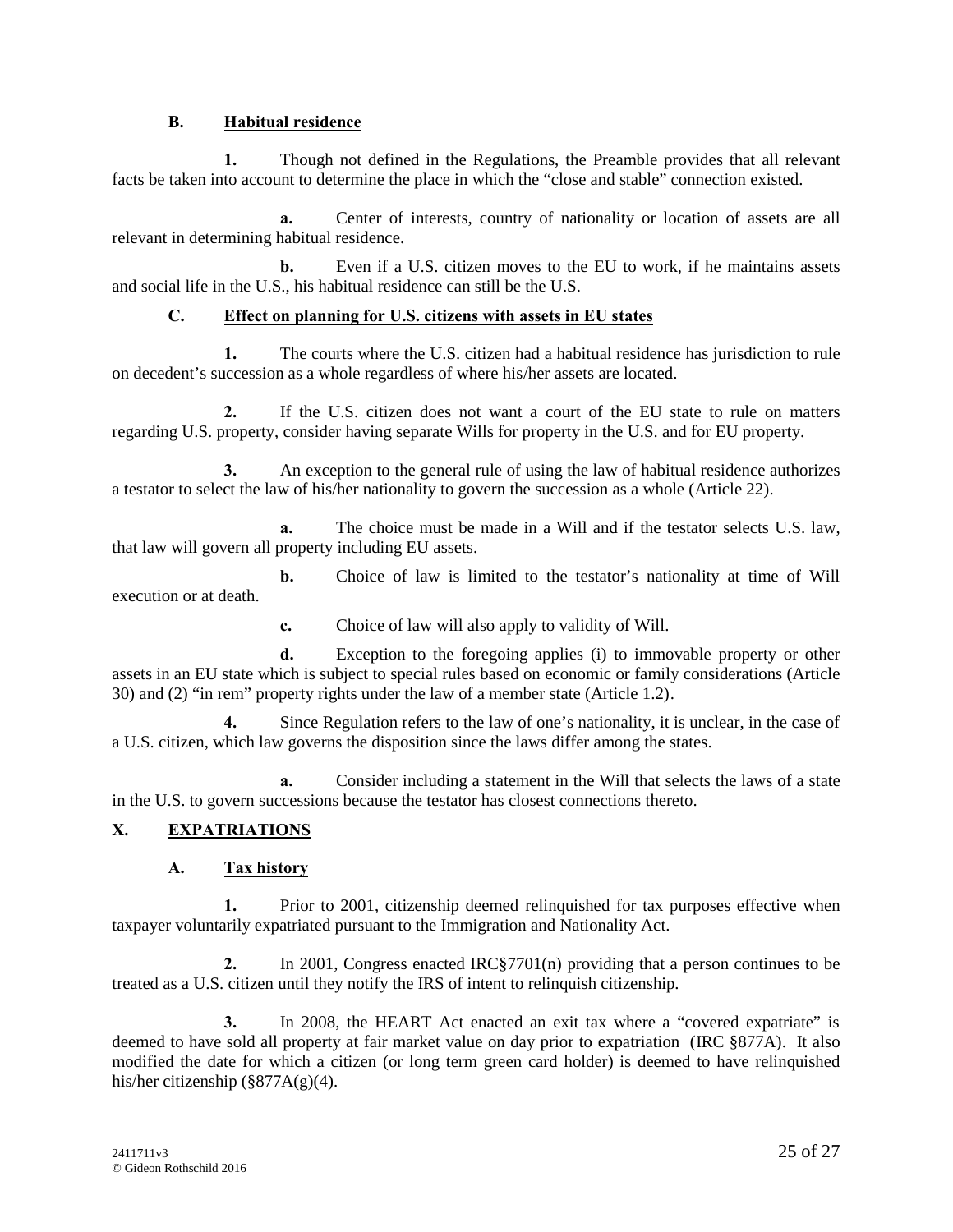#### **B. Covered expatriate**

**1.** Code Section 877A defines a "covered expatriate" to mean any U.S. citizen who relinquishes U.S. citizenship or long term green card holder<sup>6</sup> who relinquishes their green card and who:

**a.** Has an average annual net U.S. income tax of \$160,000<sup>7</sup> for the five years prior to expatriation; or

**b.** Has a net worth of \$2,000,000 or more; or

**c.** Either (i) fails to certify that he/she has been in compliance with all U.S. tax laws for prior five years or (ii) fails to submit evidence of such compliance as U.S. Treasury may require.

#### **C. Gifts and bequests from covered expatriates**

**1.** IRC § 2801, enacted in 2008, imposes a tax on U.S. citizens or residents who receive certain gifts or bequests from certain covered expatriates.

**2.** The tax is imposed on the recipient at the highest estate and gift tax rates reduced by any gift or estate taxes paid to a foreign country.

**3.** The tax is imposed on worldwide assets even if accumulated after the donor's expatriations.

**4.** Any transfer otherwise subject to U.S. gift or estate tax is excluded as a covered

**5.** Only one annual exclusion is available for a single donee per year.

**6.** Gifts to a U.S. citizen spouse qualify for the marital deduction.

**7.** Domestic trusts - Trust is treated as a U.S. citizen and subject to IRC § 2801 tax in the year the transfer is received.

**8.** Transfer to Foreign trusts - IRC § 2801 tax is deferred until the foreign trust actually makes a distribution attributable to such gift or buyout to a U.S. citizen or resident whether from income or corpus.

**(a)** To the extent the distribution from a foreign trust is included in the beneficiary's gross income, the beneficiary is allowed an income tax deduction for the IRC § 2801 taxes paid.

**(b)** A foreign trust may make an election, solely for purposes of IRC § 2801, to be treated as a domestic trust.

gift.

 $6$  Green card holder after more than 7 years during the 15 years ending with the year of relinquishment.

<sup>&</sup>lt;sup>7</sup> IRS §877(a)(2)A. This is indexed for inflation.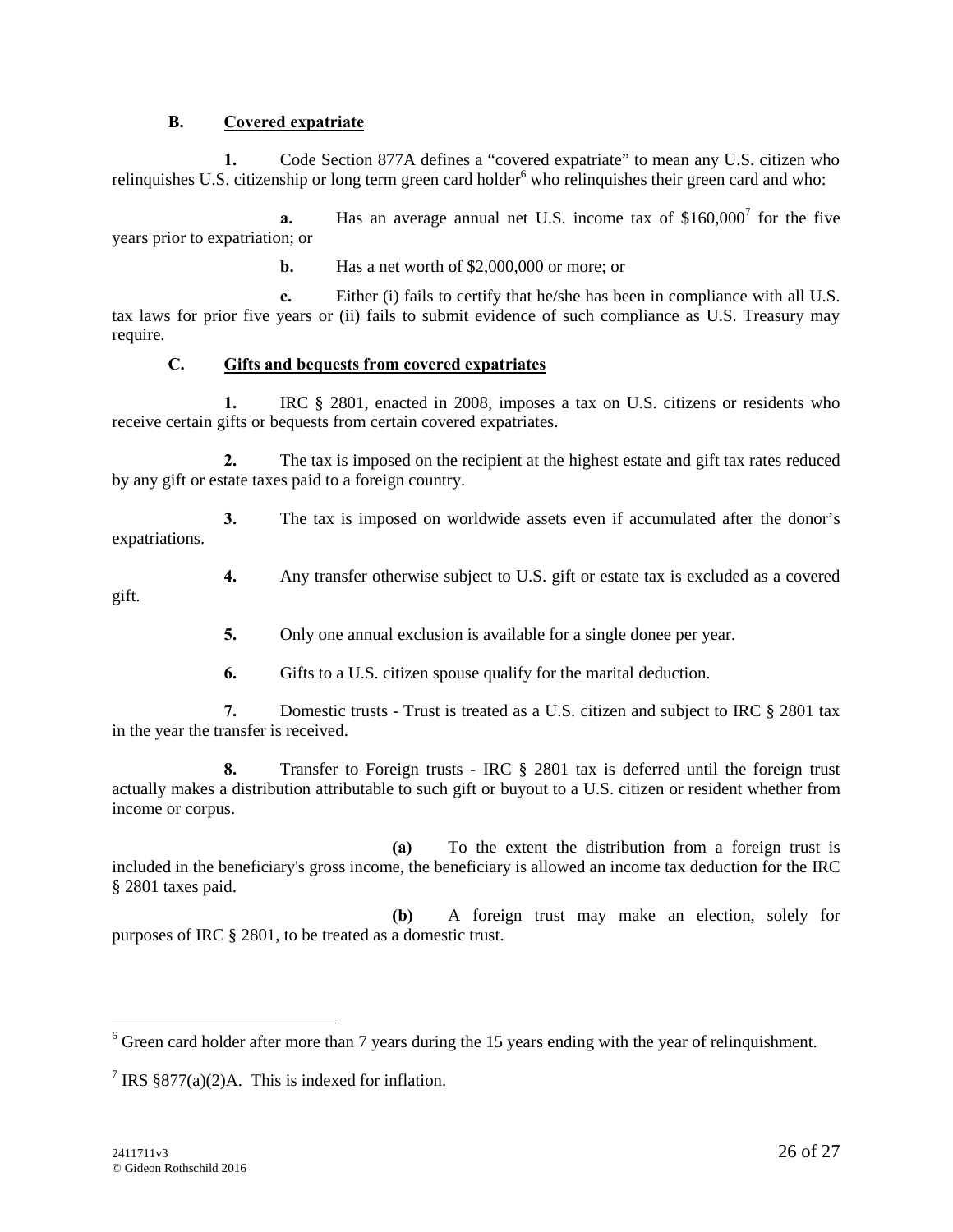**9.** Chapter 15 of the Code does not provide an additional tax on generation-skipping transfers. Thus gifts or bequests to U.S. persons who are more than one generation below the covered expatriates only incur one level of tax.

**10.** Chapter 15 of the Code imposes a tax on gifts or bequests from covered expatriates that are made to U.S. citizens or residents only. If a wealthy individual does not intend to makes gifts or leave inheritances to U.S. persons, then expatriating can result in substantial transfer tax savings.

**a.** If a covered expatriate intends to make gifts or leave inheritances to U.S. persons and non-U.S. persons, appropriate tax planning can minimize U.S. transfer taxes.

**(1)** U.S. sitused property could be left to U.S. citizens/residents, and non-U.S. sitused property could be left to non-U.S. citizens/residents.

**(2)** Prior to expatriation, the individual should consider using up full lifetime gifting amount to transfer assets to U.S. persons gift-tax free.

expatriation.

**(a)** Gift tax exemption is no longer available after

**(b)** After expatriation, the covered expatriate can make unlimited gifts of non-U.S. property to non-U.S. persons.

# **D. Tax basis considerations**

**1.** Income tax provisions of the Code do not provide for an income tax basis increase attributable to gift tax paid on the gift under Chapter 15.

**2.** Careful consideration must be given to assets selected to be gifted to U.S. persons, including the income tax implications to the covered expatriate and the donee.

**(1)** It may be advisable to gift high-basis property, or to sell low basis property and gift the proceeds.

# **E. Additional planning by covered expatriates**

**1.** Interplay of Chapters 11 and 12 with Chapter 15 must be carefully considered.

**a.** GRATs

**(1)** Pre-expatriation GRAT should be effective in avoiding the imposition of Chapter 15 tax on the recipient, even if the grantor expatriates during the GRAT term.

**(2)** Questions exist as to whether Chapter 15 tax applies to post expatriation transfers to GRATs, and whether such GRATs are treated as domestic or foreign trusts.

#### **F. Regulations on covered gifts**

**1.** Proposed Regulations were issued on September 10, 2015 which provide the following significant items:

**a.** Form 708 will be released to report covered gifts/bequests. No gift tax payment will be due until a reasonable period after final regulations are issued.